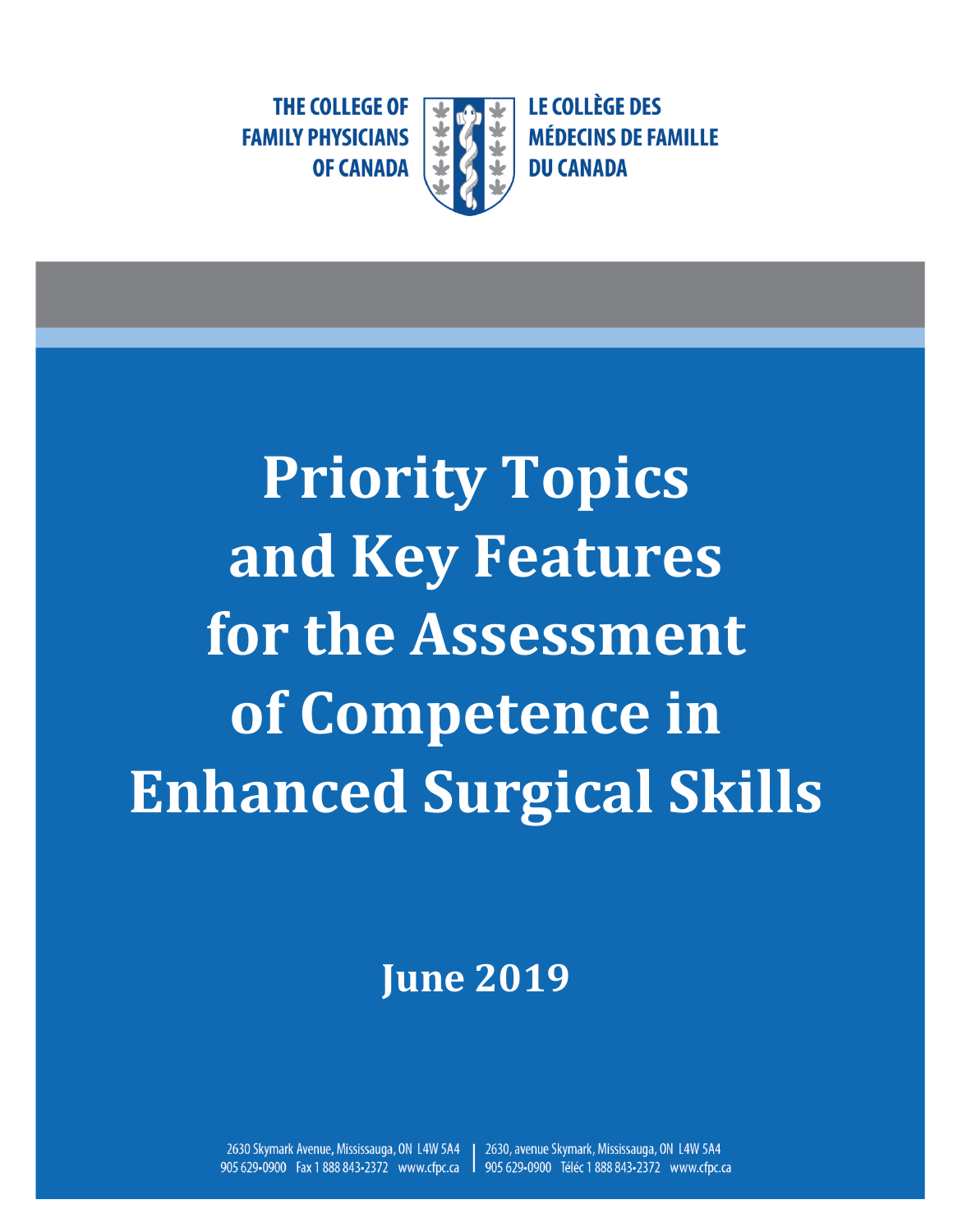#### © 2019 The College of Family Physicians of Canada

All rights reserved. This material may be reproduced in full for educational, personal, and non-commercial use only, with attribution provided according to the citation information below. For all other uses permission must be acquired from the College of Family Physicians of Canada.

#### **How to cite this document:**

College of Family Physicians of Canada. *Priority Topics and Key Features for the Assessment of Competence in Enhanced Surgical Skills*. Mississauga, ON: College of Family Physicians of Canada; 2019.

#### **Acknowledgements**

The College of Family Physicians of Canada (CFPC) acknowledges the members of the Working Group on the Assessment of Competence in Enhanced Surgical Skills for developing these priority topics and their key features:

- Erica Button, MD, CCFP
- George Carson, MD, FRCSC, FSOGC, CCHE
- Nichelle Desilets, MD, CCFP
- Randall Friesen, MD, FRCSC
- Brian Geller, CCFP (EM), FCFP
- Stuart Iglesias, MD, MCFP
- Stephanie Johnston, MD, FRCSC
- Mark Sugamori, MD, CCFP, FCFP
- Eric Webber, MD, FRCSC

The working group was coordinated and supported by dedicated staff members of the CFPC's Certification and Assessment Department: Dr. Lisa Fischer, Dr. Roy Wyman, Tatjana Lozanovska, and Nadia Mangal.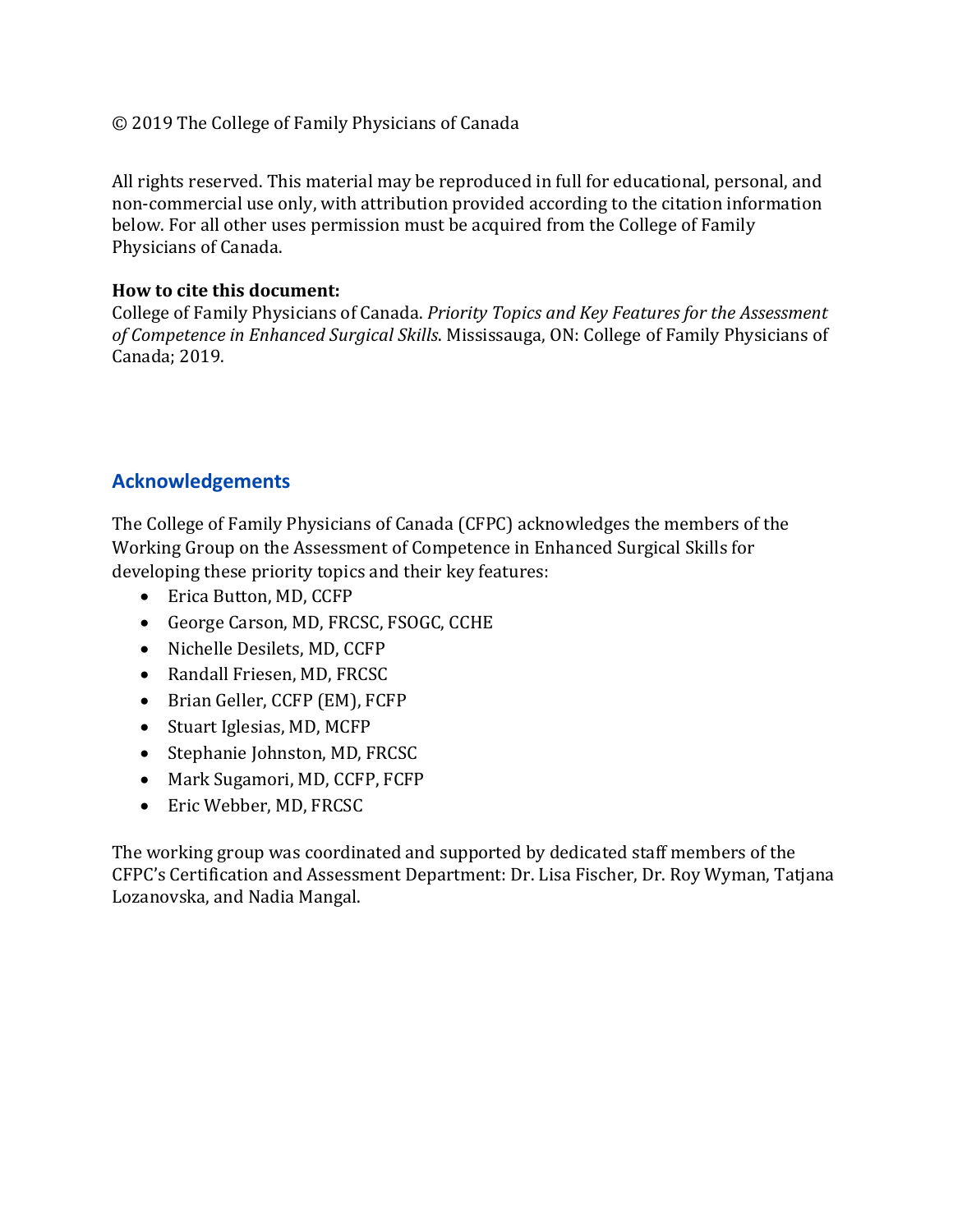# **Introduction**

The Board of Directors of the College of Family Physicians of Canada (CFPC) approved the initiative to develop Certificates of Added Competence (CACs) in Enhanced Surgical Skills (ESS) and Obstetrical Surgical Skills (OSS) in 2015. It is founded on the ultimate goal of improving access to high-quality surgery and maternity care close to home in rural areas.

The CFPC's Working Group on the Assessment of Competence in Enhanced Surgical Skills developed this collection of priority topics and key features for assessment from 2017 to 2019. This working group was established as a collaboration among family physicians with enhanced surgical skills; family physicians with obstetrical surgical skills; representatives of the Royal College of Physicians and Surgeons of Canada's Specialty Committees for General Surgery and for Obstetrics and Gynecology; representatives from the Canadian Association of General Surgeons and from the Society of Obstetricians and Gynaecologists of Canada; and a representative from the Society of Rural Physicians of Canada.

The goals of these priority topics and key features are:

- To guide the assessment of required knowledge and skills when determining competence for awarding CACs in ESS (for family physicians who provide a broad range of surgical procedures, including Cesarean sections) and OSS (for family physicians who provide Cesarean sections and advanced obstetrical care)
- To set national standards for CFPC accreditation; all ESS and OSS programs will need to show they are evaluating all their graduates on these assessable competencies

These priority topics and key features are not all encompassing and may not fully capture the extent of the role of the ESS physician. These roles may vary appropriately according to the resources, alternatives for care, and expectations of the community. A physician with ESS may practise as one or more individuals with enhanced skills in a small community or in a smaller regional centre in partnership with specialists.

The practice of a physician with ESS must also take into account:

- The desirability of maintaining or re-establishing high-quality services as close to patients' homes as is reasonably feasible, considering factors including, but not limited to, accessibility, minimizing disruption for the patient and family, respecting cultural issues, and reducing cost to the system and patients
- The strategic importance of a robust local surgical program in the sustainability of maternity care close to home in rural and remote areas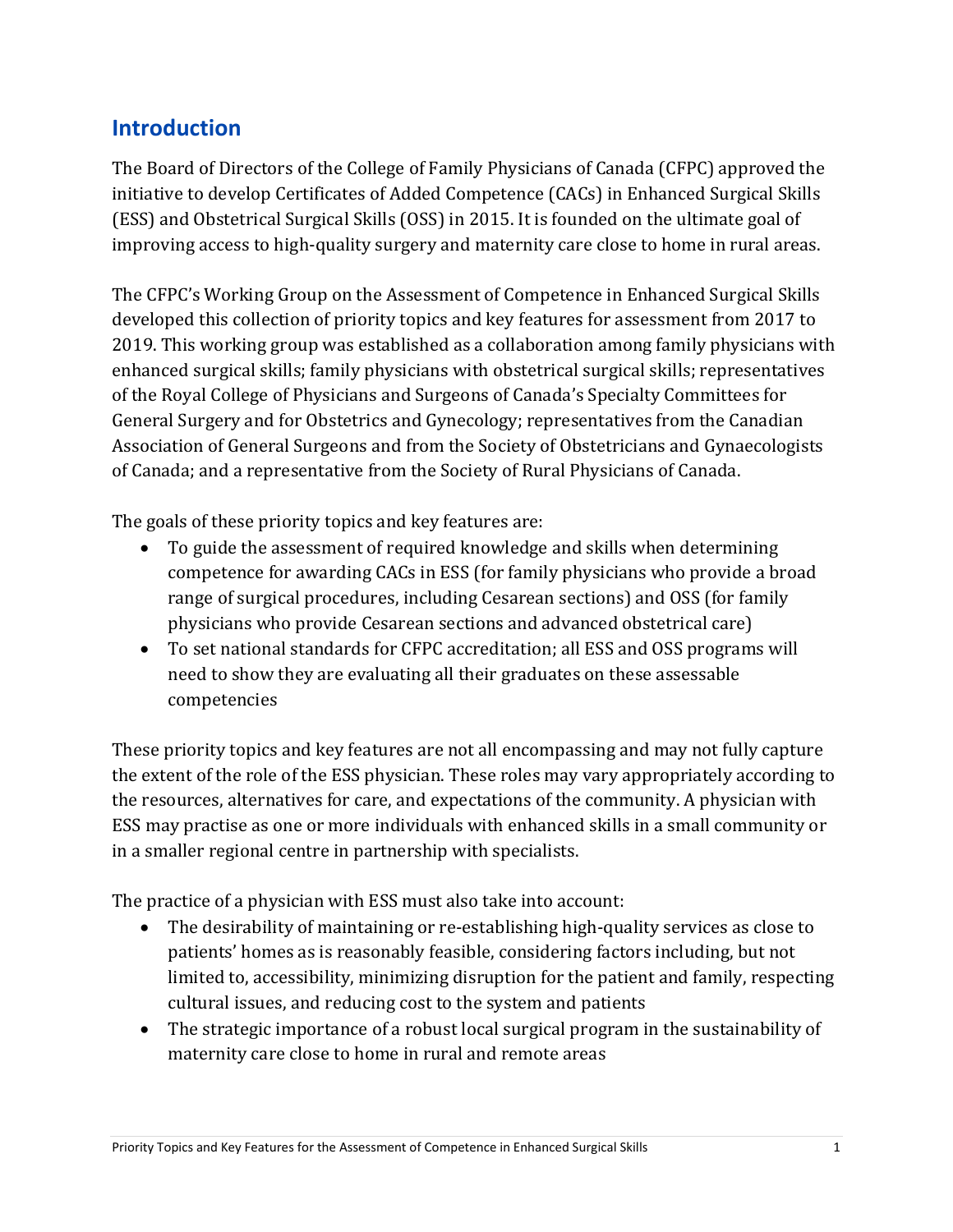- The foundational competence of patient selection that includes the skill to collaborate effectively with the patient, local team, and regional network when deciding to provide care locally or transfer a patient to a higher level of care
- The emerging consensus that surgical care in rural communities is best delivered, reported, and assessed for quality within regional networks of care that include family physicians with ESS/OSS and specialist surgeons; these networks recognize that competency is a team-based attribute belonging to all of surgery, anesthesia, nursing, and institutional resources
- The robust potential for integrating remote presence technology to bring personnel from regional networks or programs into the team-based surgical and maternity care in rural areas
- The emerging paradigm that outcomes of care, whether attached to practitioners or to programs, actually belong to the entire region, and that the quality of outcomes is a measure of the triage efficacy and regional network function
- The necessity for physicians with ESS to deal with clinical situations that require them to exercise clinical courage and to assume the role (which may well be placed upon them) of the team leader and surgical first responder
- The role of physicians with ESS to advocate for both physician and team education and to lead regular quality improvement activities
- The role of physicians with ESS to identify and advocate for surgical services that can be provided locally and will improve the quality of care in the community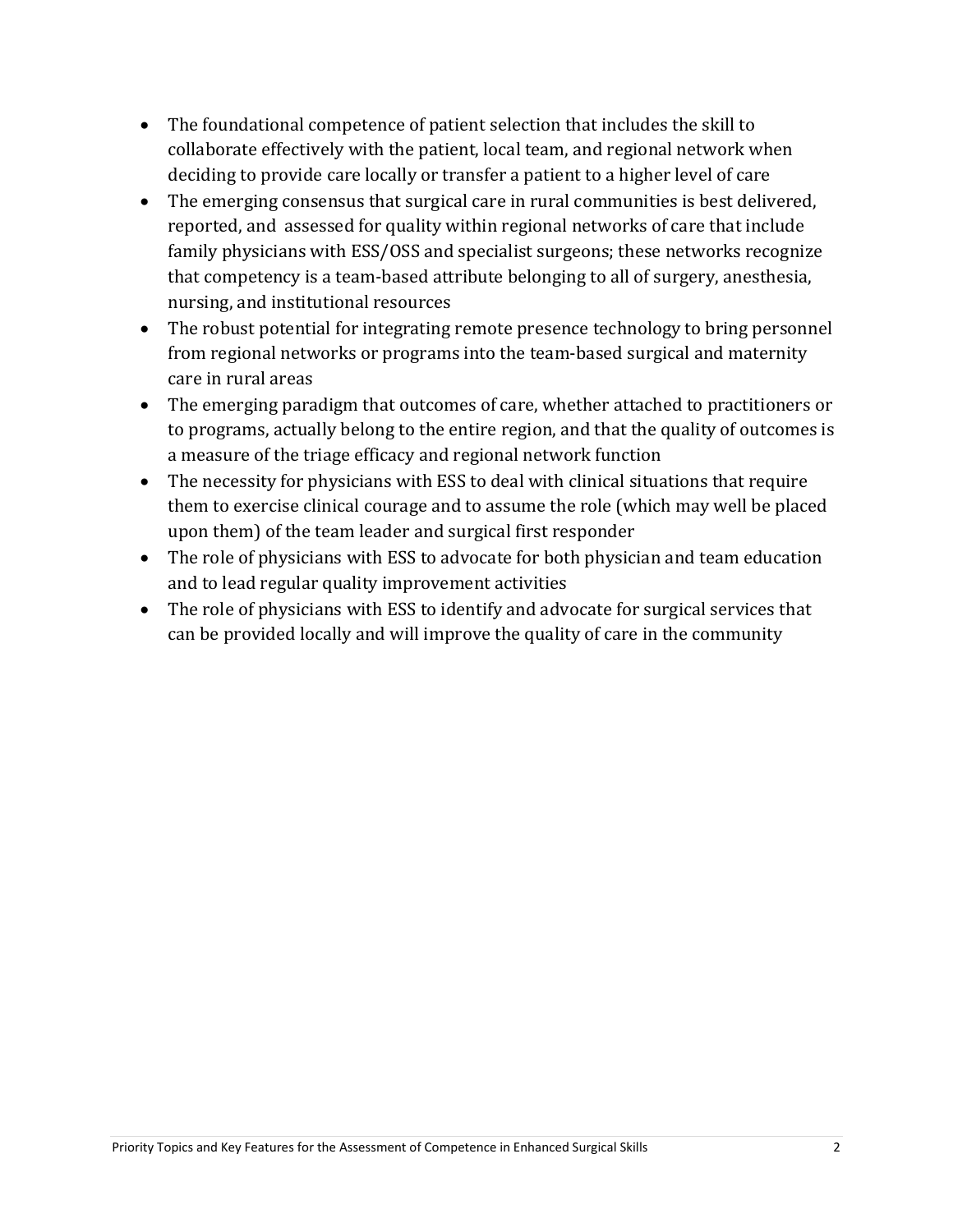# **How the priority topics and key features were developed**

The Working Group on the Assessment of Competence in Enhanced Surgical Skills (which has nine members) acted as the nominal group. They generated an initial list of priority topics through an individual survey followed by group discussion and consensus. The validation survey was sent to 196 family physicians who are interested in enhanced surgical skills; the working group recommended 48 and the rest were identified using the CFPC's Section of Communities of Practice in Family Medicine database (stratified to ensure diverse and balanced representation). The survey yielded a response rate of 19 per cent, with 37 completed surveys. The responses were coded independently and another list of priority topics was generated. The lists generated by the nominal group and the larger reference group were very similar, both in the topics named and the priorities assigned, with a strong positive correlation of 0.75. This original list included 22 priority topics.

Key features were developed and finalized for all topics using the nominal group technique, which included four iterations of individual comments, multiple in-person discussions, and consensus building. Through this iterative process key features for certain priority topics were combined and some were removed if overlap was detected, resulting in the final list of 17 priority topics. Deliberate attention was paid to avoiding the duplication of priority topics already included in the evaluation objectives for family medicine, unless a specific focus on enhanced surgical skills was identified through key feature generation. Successful candidates for CACs in ESS are expected to have acquired core competencies in family medicine, including the six [essential](https://www.cfpc.ca/uploadedFiles/Education/Part%20II%20Evaluation%20objectives.pdf) skills and [procedures](https://www.cfpc.ca/uploadedFiles/Education/Certification_in_Family_Medicine_Examination/Definition%20of%20Competence%20Complete%20Document%20with%20skills%20and%20phases.pdf#page=62)<sup>1</sup>.

In the construction of both the list of priority topics and the list of procedural skills, the working group was guided by one the largest and most established ESS programs—that of the University of Saskatchewan in Prince Albert—and by the national collaborative work accomplished over the past several years by working group members' respective organizations, including:

- The consensus curriculum papers published for  $ESS^2$  and  $OSS^3$
- The Joint Position Paper on Rural Surgery and Operative Delivery<sup>4</sup>
- The Summit on Rural Surgery and Operative Delivery, held in Banff, Alberta, in 2016

Priority Topics and Key Features for the Assessment of Competence in Enhanced Surgical Skills 3

<sup>1</sup> College of Family Physicians of Canada. *Defining competence for the purposes of certification by the College of Family Physicians of Canada. Mississauga, ON:* College of Family Physicians of Canada; 2010.

<sup>2</sup> Caron N, Iglesias S, Friesen R, Berjat V, Humber N, Falk R, et al. A proposal for the curriculum and evaluation for training rural family physicians in enhanced surgical skills. *Can J Surg*. 2015;58(6):419-421.

<sup>3</sup> Burnett M, Iglesias S, Siverston J, Blake J, Woollard R, Ebert N, et al. A competency-based curriculum for training rural family physicians in operative delivery. *J Obstet Gynaecol Can*. 2017;39(6):474-477.

<sup>4</sup> Iglesias S, Kornelsen J, Woollard R, Caron N, Warnock G, Friesen R, et al. Joint position paper on rural surgery and operative delivery. *Can J Rural Med*. 2015;20(4):129-138.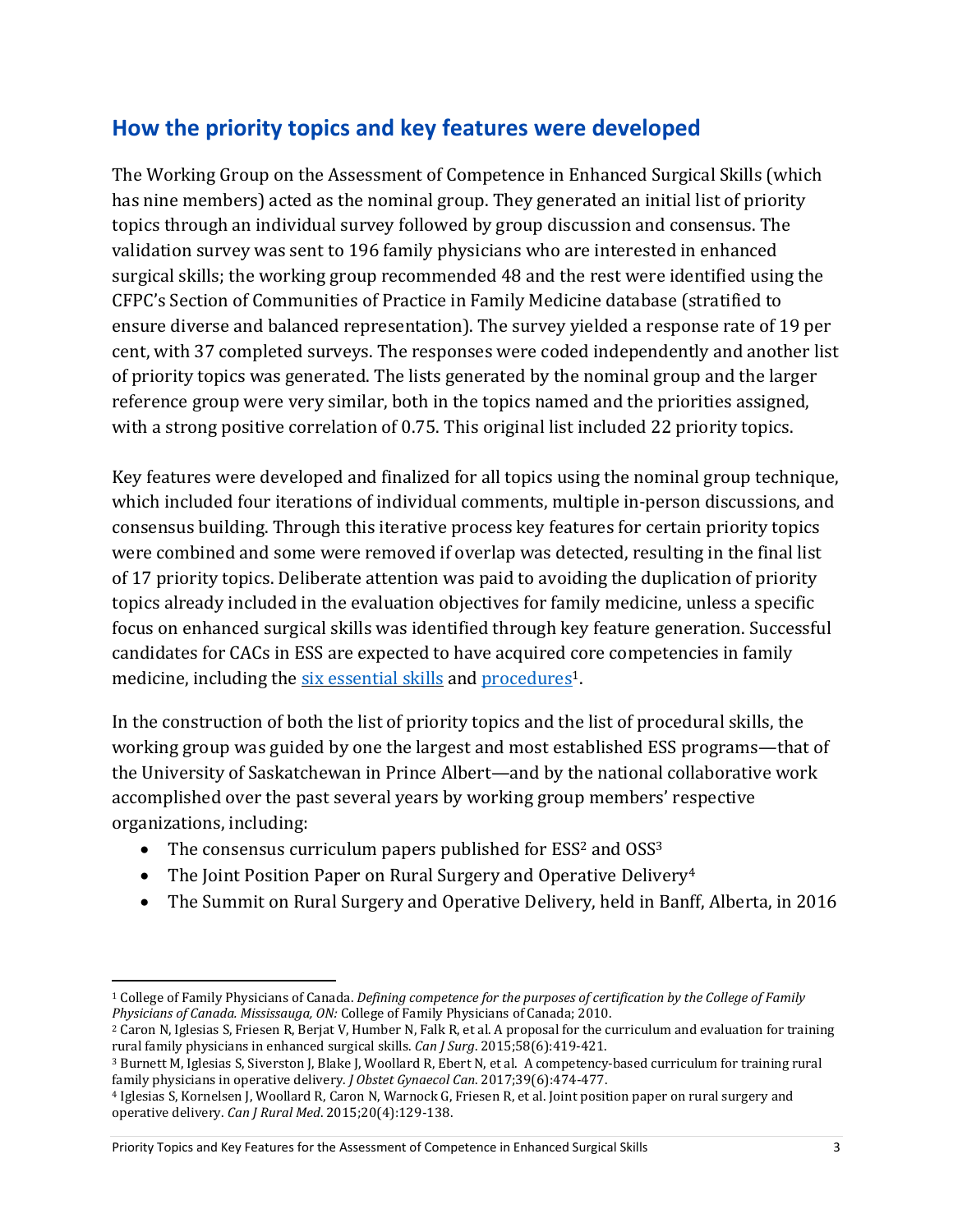It is important to bear in mind that because there is great overlap between crucial competencies that are required for different priority topics, the tendency was to avoid repetition and list key features selectively. This is a living document that will be revisited regularly and updated to ensure its relevance.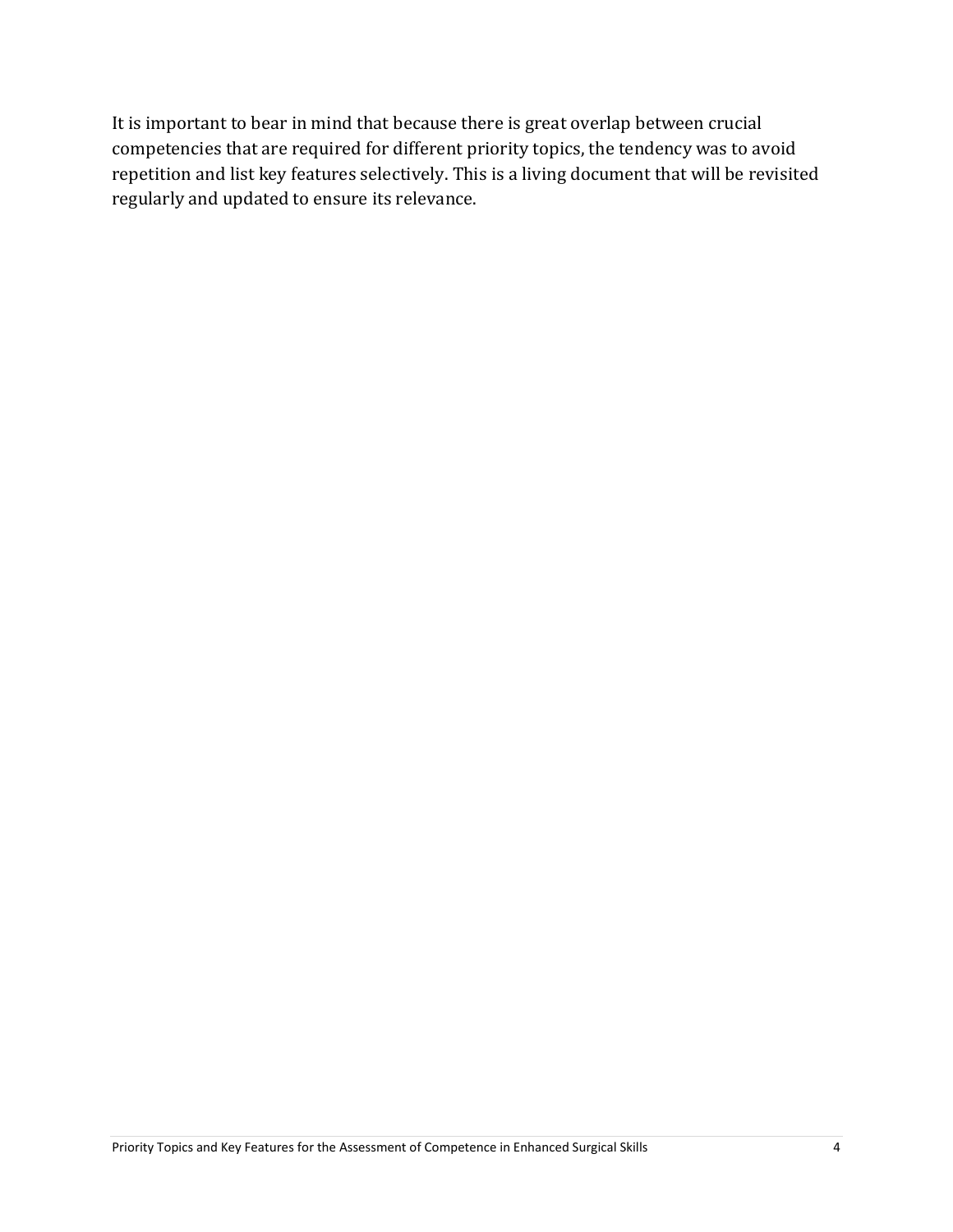# **How to use the priority topics and key features**

It is important to note that materials in this booklet are intentionally selective and not comprehensive. Priority topics do not represent an extensive list of topics that should be covered in training but rather a selective list of areas for assessment that can help teachers/assessors infer overall competence in enhanced/obstetrical surgical skills. Key features represent the critical or essential steps in the resolution of a clinical situation or problem, so the achievement of underlying competencies can be inferred. Extrapolation of practice to reasonably related activities should be anticipated and is desirable. All key features refer to observable actions, not knowledge. They do not cover all necessary steps (e.g., history, physical examination, diagnosis, management), only those that are critical and most likely to be missed.

As such, the priority topics and their key features are not meant to be used in a checklist approach when assessing competence. They are best used for guiding assessment efforts (e.g., sampling, observation, reflection) over time to build a case for overall competence or the lack thereof. They may also be useful in the following situations:

For trainees:

- Use as a guide for self-reflection on competence and the development of a learning plan, particularly prior to and during clinical experiences
- Use as a guide for soliciting feedback from preceptors/assessors

For preceptors/assessors:

- Compare and contrast materials in this document with your assessment strategies and adjust as necessary
- Use as a guide to help develop learning plans for your trainees
- Use as a guided assessment of your trainees, including soliciting feedback, developing questions to ask trainees, and completing field notes
- Use as a self-reflection guide to assess your teaching

For programs:

- Use as a guide to plan a curriculum that can adequately expose trainees to the priority topics and procedures
- Use as a guide to develop assessment strategies
- Use as assessment standards when making decisions about residents' successful completion of training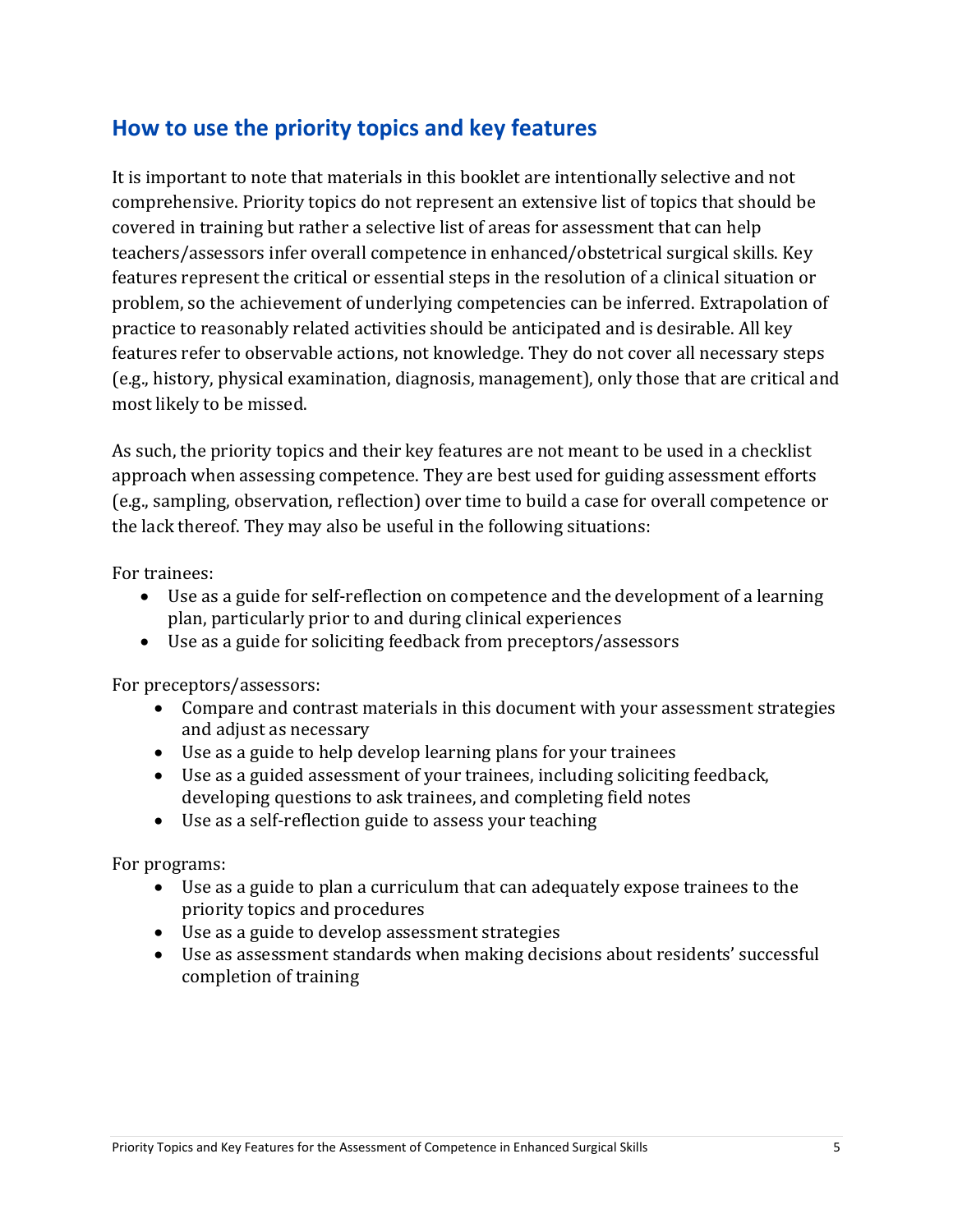# **Priority Topics**

- 1. Patient [selection/Preoperative](#page-8-0) assessment
- 2. [Consulting](#page-9-0) as a physician with enhanced surgical skills
- 3. Labour and delivery [management](#page-10-0)
- 4. [Cesarean](#page-12-0) section
- 5. Surgical [management](#page-14-0) of postpartum hemorrhage
- 6. Complex obstetrical [lacerations](#page-15-0)
- 7. First [trimester](#page-16-0) bleeding
- 8. Acute [abdomen](#page-17-0)
- 9. [Gastrointestinal](#page-18-0) endoscopy
- 10. Primary [uncomplicated](#page-19-0) inguinal and umbilical hernias
- 11. Female surgical [sterilization](#page-20-0)
- 12. Acute perianal and perineal [presentations](#page-21-0) (excluding obstetrical)
- 13. Trauma [management](#page-22-0)
- 14. Abdominal [access/Laparoscopic](#page-23-0) access
- 15. [Intraoperative](#page-24-0) complications
- 16. [Post-operative](#page-25-0) management
- 17. Continuous quality [improvement](#page-26-0)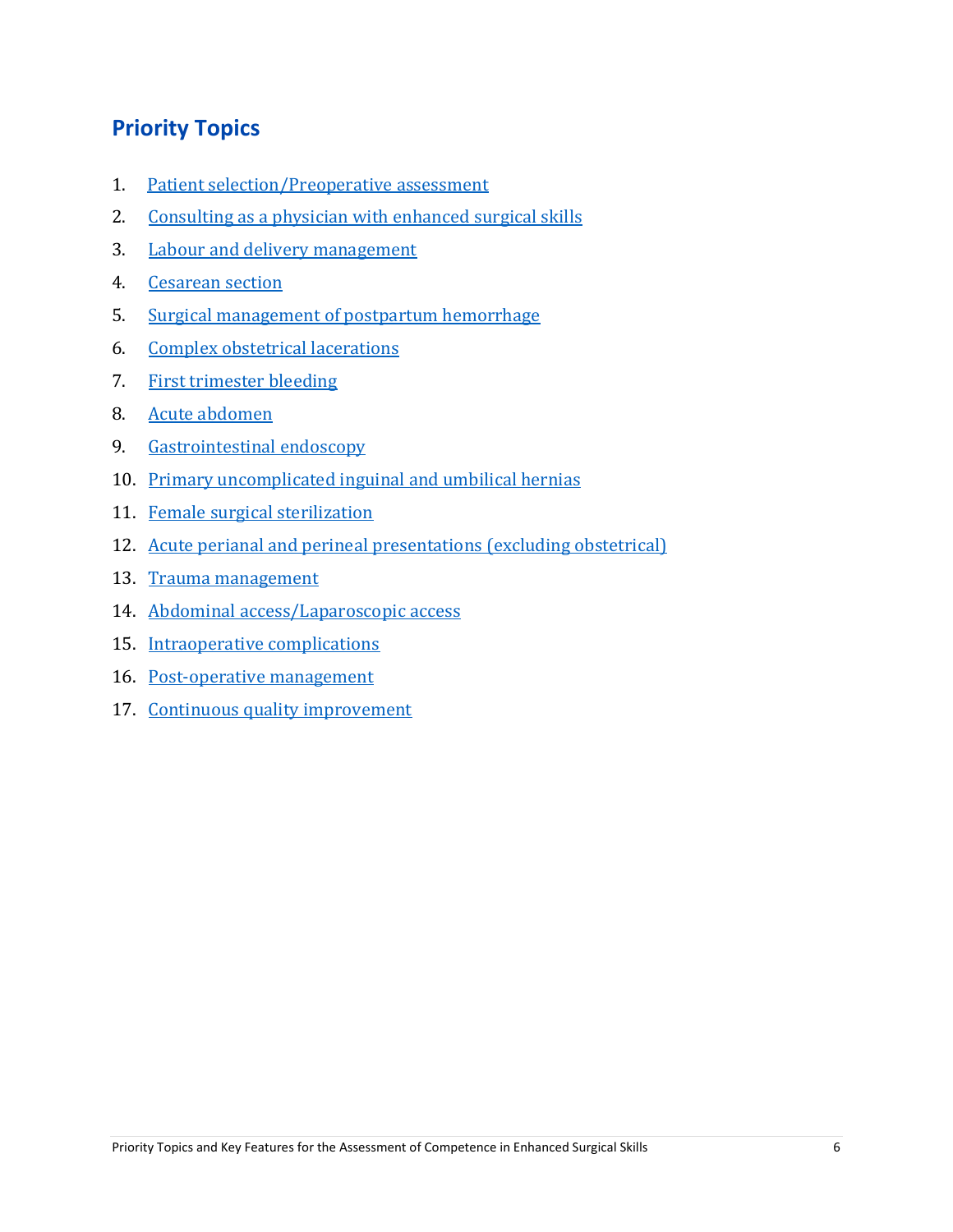## <span id="page-8-0"></span>**Priority Topic 1: Patient selection/Preoperative assessment**

- 1. When working as a physician with enhanced surgical skills, participate in the development of institutional and regional policies about patient selection.
- 2. When considering a surgery or procedure for a patient:
	- a) Independently confirm the diagnosis
	- b) Consult appropriately with anesthetists and other members of the team to determine the suitability of the patient for the procedure
	- c) Respond appropriately to the urgency of the situation
	- d) Decide where care should be provided based on personal and team skill sets, as well as the available local resources
- 3. In collaboration with the patient assess the options and risks and benefits of performing the surgery/procedure locally or transferring, taking into consideration factors that include:
	- Patient stability
	- Potential complications
	- Weather conditions and geographic factors
	- Prolonged transfer delays
	- Socio-cultural factors, and the patient's and family's wishes and financial resources
	- Patient autonomy
- 4. When creating a management plan for a patient who will undergo a surgery or procedure locally:
	- a) Identify individual medical risks and optimize the preoperative medical status
	- b) Anticipate complications and develop a contingency plan
	- c) Develop, implement, and communicate a comprehensive plan for post-operative care

**Note:** For detailed key features on the priority topic: **Patient Transfer**, please see the document *[Priority Topics for the Assessment of Competence in Rural and Remote Family](https://www.cfpc.ca/uploadedfiles/Education/Rural-PT_KF_EN.pdf)  [Medicine](https://www.cfpc.ca/uploadedfiles/Education/Rural-PT_KF_EN.pdf)*. Pg.8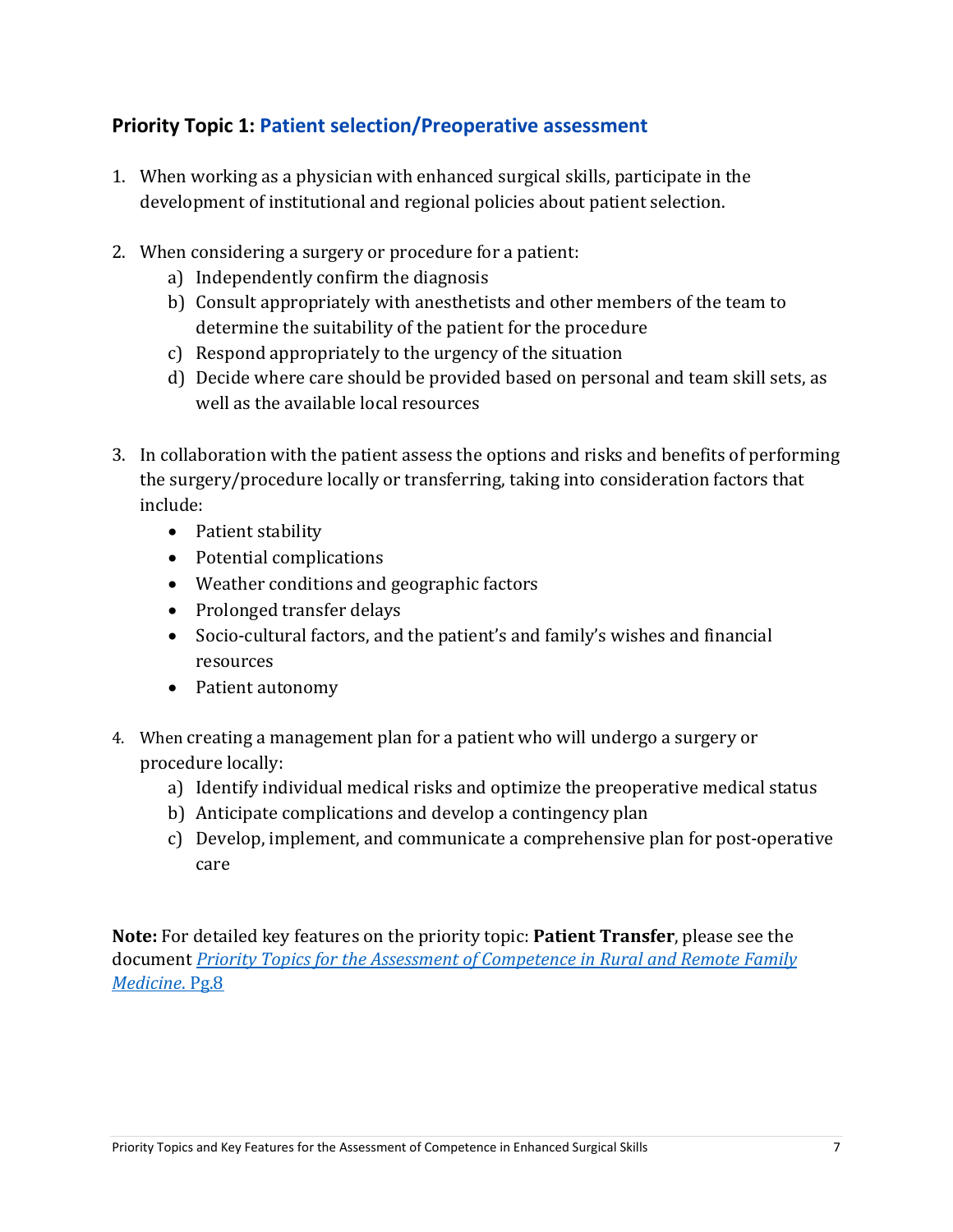## <span id="page-9-0"></span>**Priority Topic 2: Consulting as a physician with enhanced surgical skills**

- 1. When consulted about a patient:
	- a) Address the concerns of the referring practitioner and the patient
	- b) Confirm the diagnosis independently using an appropriate history, examination, and investigations
	- c) Decide and clearly communicate who has ongoing responsibility for care (i.e., most responsible practitioner) to the referring physician and the patient
	- d) Communicate the treatment plan to the patient and the referring practitioner
- 2. When your clinical opinion does not align with the opinion of the referring practitioner and/or the patient:
	- a) Define, communicate, and document your diagnosis clearly in the proposed management plan and provide alternative options
	- b) Take appropriate steps to resolve the difference of opinion respectfully and in a timely manner
	- c) Ensure ongoing follow-up as required and determine ongoing responsibility for care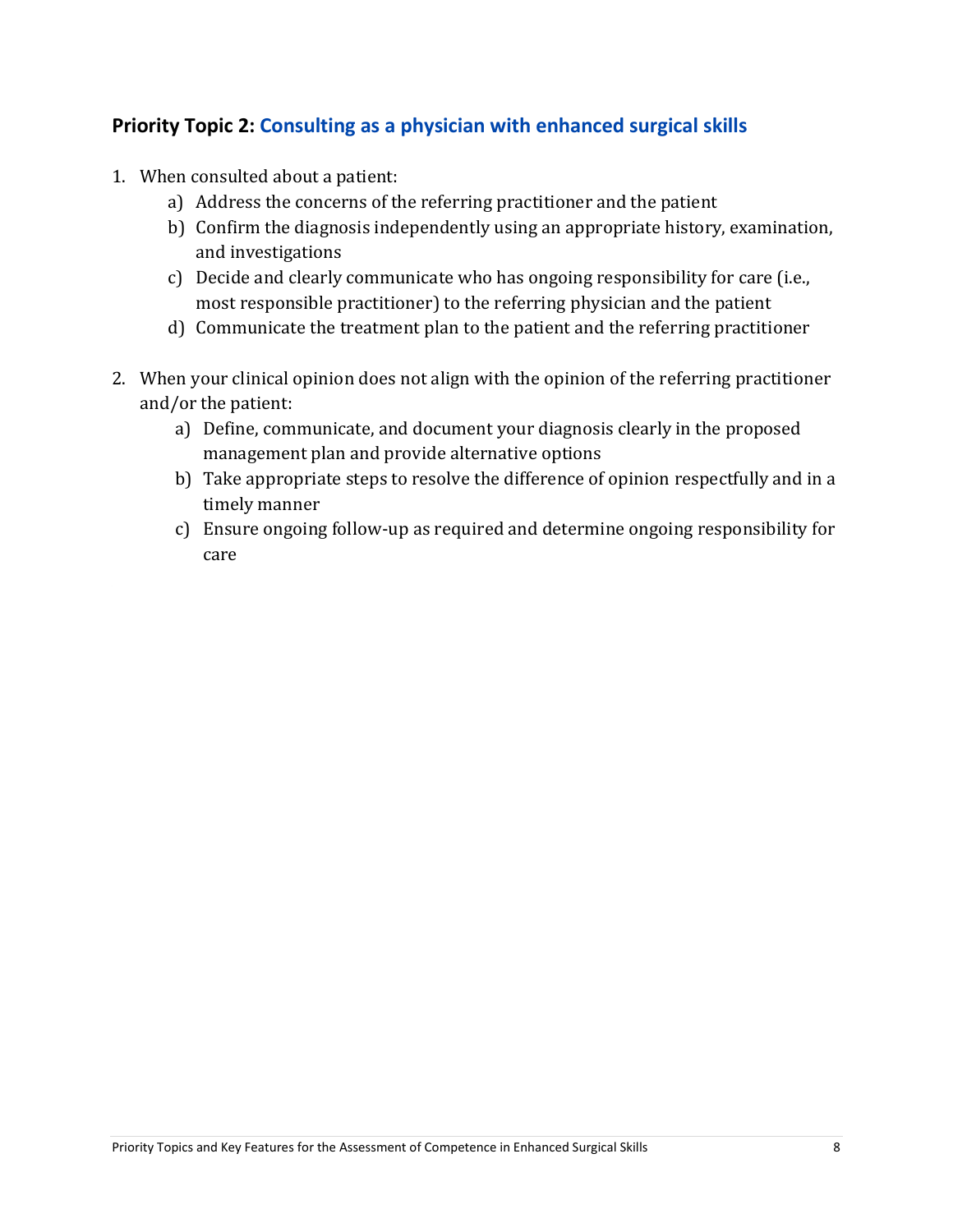#### <span id="page-10-0"></span>**Priority Topic 3: Labour and delivery management**

- 1. When consulted regarding an antepartum or intrapartum patient for possible operative vaginal delivery or Cesarean section:
	- a) Perform a full, independent assessment of both the mother and fetus
	- b) Address the concerns of the referring practitioner and patient
	- c) Develop a time-sensitive management plan based on:
		- The acuity of the situation
		- Consideration of both maternal and fetal well-being
		- Your own skills
		- The available resources (e.g., team, equipment, transfer time)
	- d) Decide and clearly communicate who has ongoing responsibility for care (i.e., most responsible practitioner)
- 2. When consulted about a patient who presents with an obstetrical emergency (e.g., antepartum hemorrhage, suspected uterine rupture, abnormal fetal heart rate):
	- a) Remain calm, assume control of the situation, and communicate your plan of action assertively with the patient, referring practitioner, and health care team
	- b) Implement a management plan that considers and optimizes maternal and fetal well-being using all available resources
	- c) Initiate timely transfer when necessary
- 3. When consulted about a patient with possible abnormal progress in labour:
	- a) Re-evaluate to establish the diagnosis of labour and confirm or rule out dystocia (i.e., recognize variations of "normal")
	- b) Ensure optimal management of labour
	- c) Initiate delivery when appropriate
- 4. When consulted about a patient with possible atypical or abnormal fetal heart monitoring:
	- a) Obtain and interpret the fetal heart tracing while considering the clinical situation
	- b) Ensure adequate intra-uterine resuscitation
	- c) Promptly initiate delivery when appropriate
- 5. When consulted about a patient with a complex obstetrical laceration:
	- a) Complete an appropriate examination including adequate light, analgesia, and exposure
	- b) Thoroughly assess and determine the extent of the injury to the anal sphincter
	- c) Optimize care and recognize the need for transfer
- 6. When initiating transfer for a patient with an acute perianal or perineal presentation:
	- a) Ensure hemostasis
	- b) Start antibiotics prior to transfer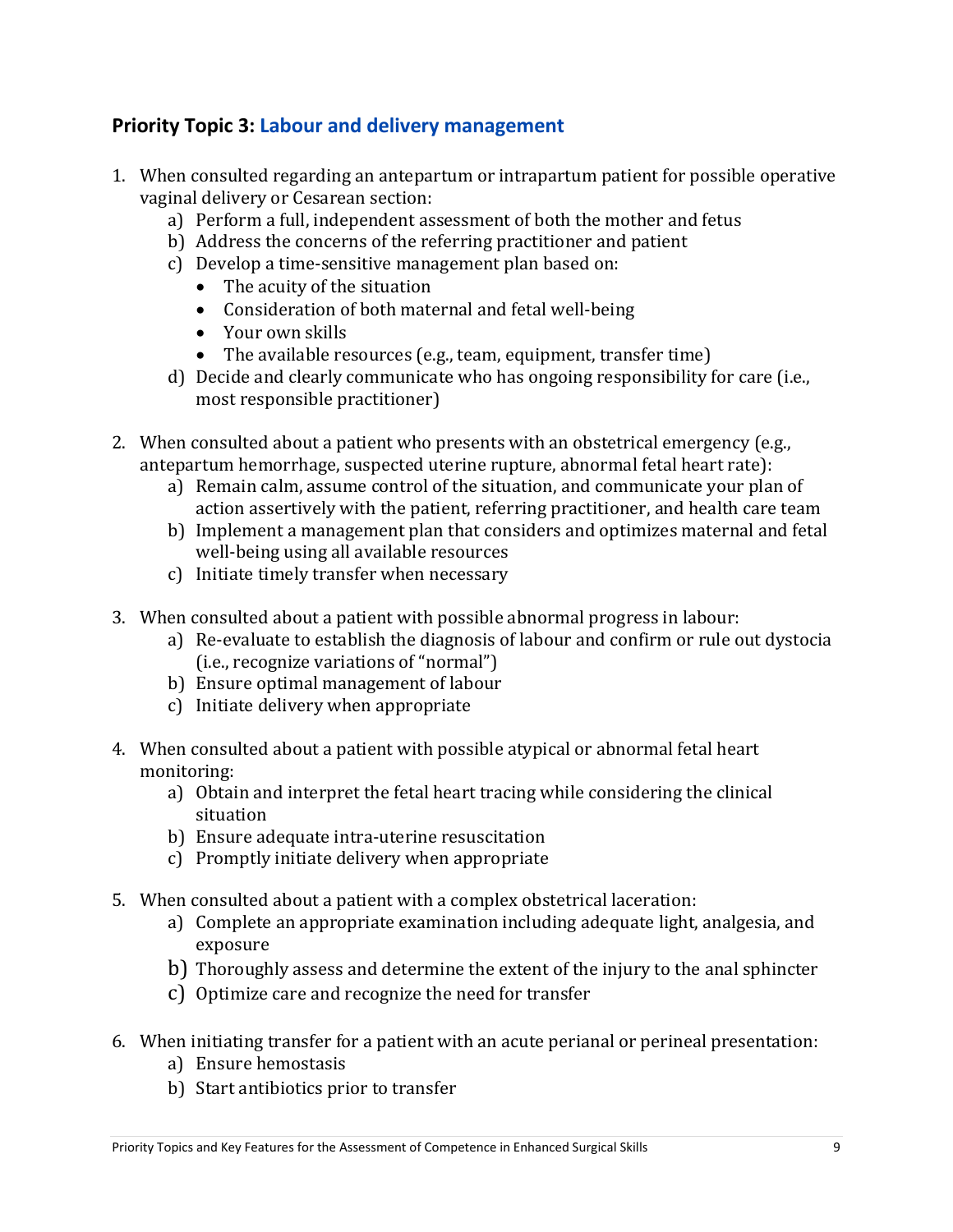**Note:** See also *[Priority Topics and Key Features for the Assessment of Competence in](https://www.cfpc.ca/uploadedFiles/Education/MNC-booklet-Phases-Dimensions-Final.pdf)  Intrapartum [and Perinatal](https://www.cfpc.ca/uploadedFiles/Education/MNC-booklet-Phases-Dimensions-Final.pdf) Care*.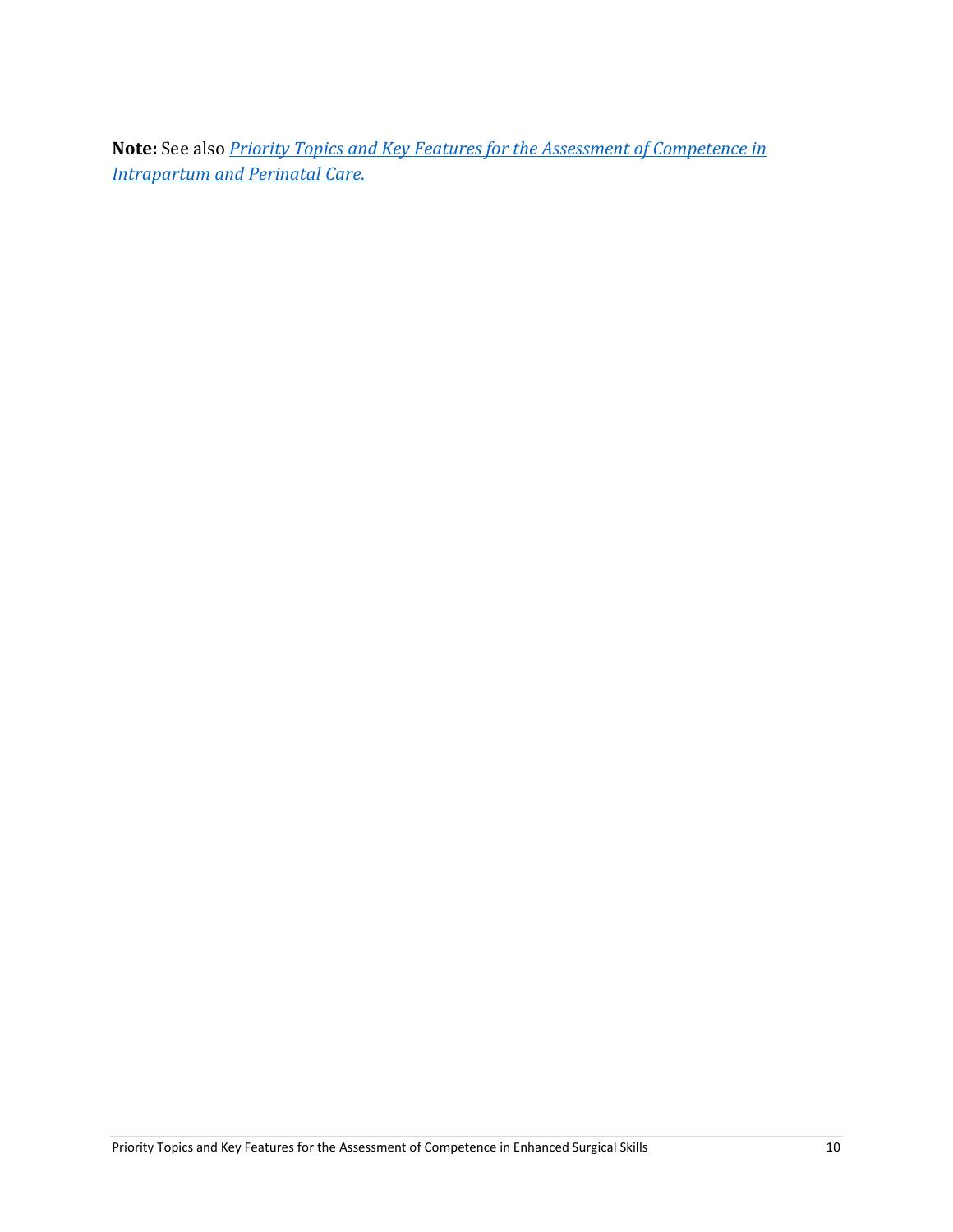## <span id="page-12-0"></span>**Priority Topic 4: Cesarean section**

- 1. When consulted to assess a patient who may need a Cesarean section:
	- a) Complete an independent reassessment of the patient and determine whether a Cesarean section is an appropriate decision
	- b) Discuss with the patient the option of possibly avoiding a Cesarean section by a trial of labour
- 2. After a decision to perform a Cesarean section is made:
	- a) Decide whether to perform the Cesarean section locally based on the urgency, the maternal and fetal conditions, gestational age, the available surgical and neonatal resources, the availability of transportation to another site, and the importance of birth close to home
	- b) Choose the appropriate abdominal and uterine incisions based on the clinical scenario
	- c) Ensure ongoing monitoring of the mother and the fetus
	- d) Anticipate and plan for a possible difficult Cesarean section delivery (e.g., impacted head after long labour, anterior placenta, high BMI, prior abdominal surgery) to develop a team-based management plan
	- e) Ensure a team is prepared for the newborn
- 3. When performing a Cesarean section:
	- a) Change the surgical plan when necessary (e.g., unsuccessful anesthesia, substantial blood loss, malpresentation) in collaboration with the team
	- b) Adjust the speed/urgency of the procedure according to the circumstances (e.g., uterine rupture, abnormal fetal heart rate)
	- c) Communicate in a sensitive manner, recognizing the unique nature of the situation (e.g., awake patient, partner present)
- 4. When difficulty with extraction of the fetus occurs:
	- a) Recognize the need for and perform an extension of the incision (i.e., uterus, muscle, fascia, skin)
	- b) Employ alternative delivery techniques when necessary (e.g., elevate the head, breech extraction)
	- c) Direct the team for necessary assistance
- 5. After an unexpected or negative outcome:
	- a) Recognize the emotional impact on the mother, partner, and family and provide appropriate support (e.g. maintain communication with the team caring for the newborn, arrange appropriate follow-up)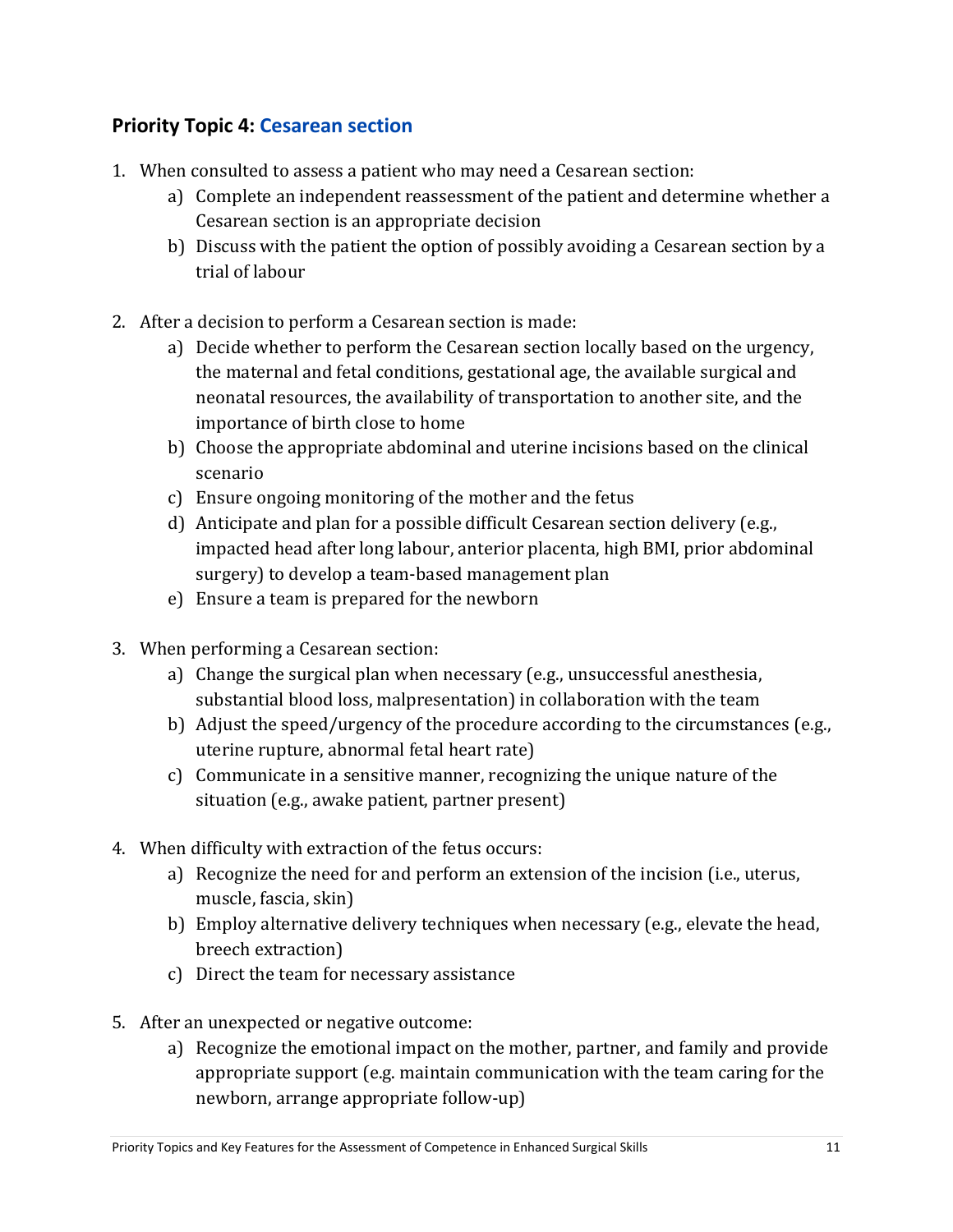b) Debrief and reflect on the emotional impact on you, the team, and the community and seek appropriate support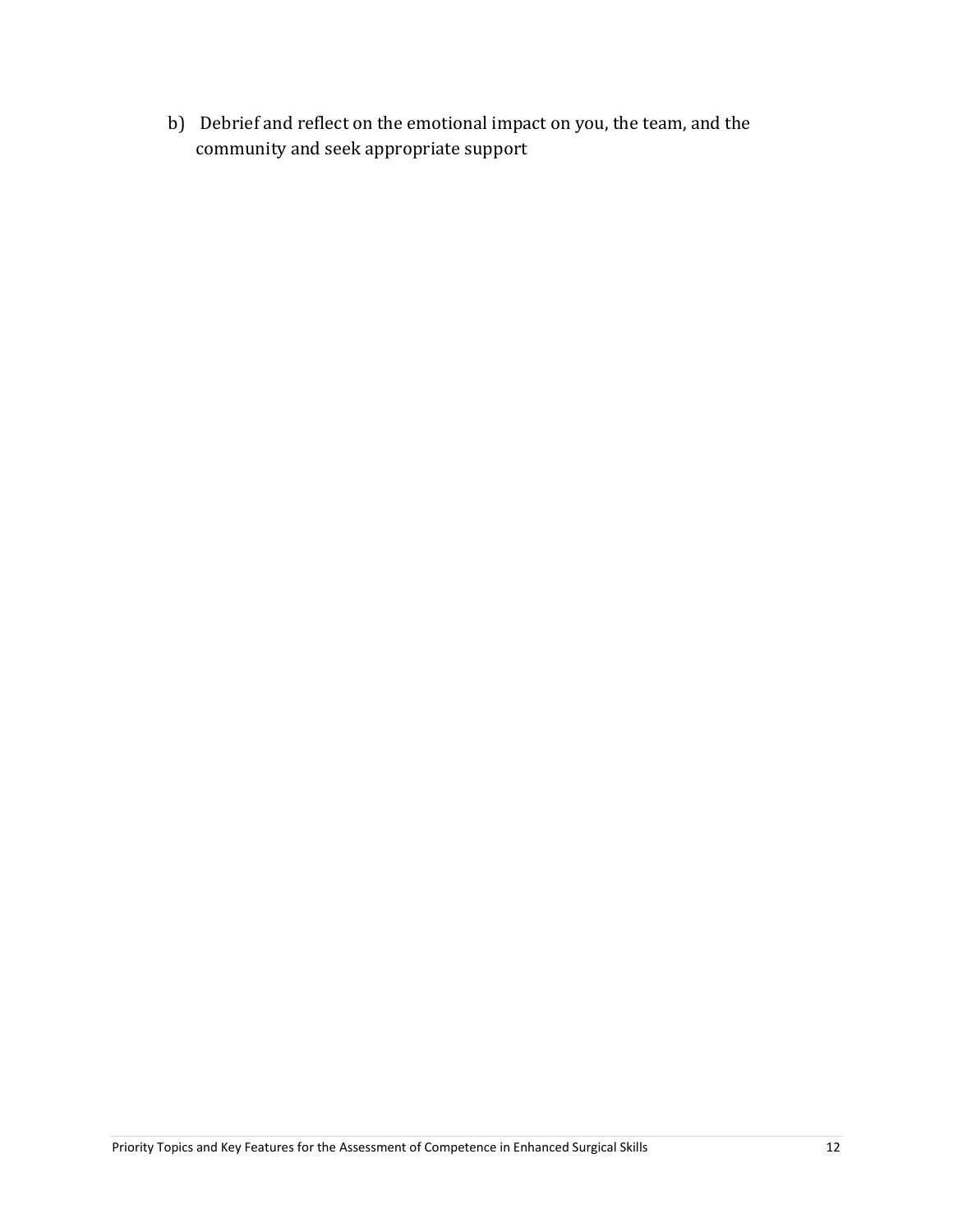## <span id="page-14-0"></span>**Priority Topic 5: Surgical management of postpartum hemorrhage**

- 1. When consulted to manage a patient with a postpartum hemorrhage:
	- a) Remain calm and assume control of the situation
	- b) Resuscitate the patient and optimize medical management
	- c) Consider all causes of bleeding and treat correctable etiologies
	- d) Do not underestimate blood loss
	- e) Anticipate, prevent, and manage shock
- 2. In a hemorrhaging postpartum patient who is not responding to management:
	- a) Ensure ongoing resuscitation while preparing for surgery
	- b) Decide on the surgical intervention based on etiology, urgency, available resources, and skill level
	- c) Communicate clearly the urgency of the intervention to the team and the patient
	- d) Initiate transfer when necessary
	- e) Use an appropriate range of surgical techniques

**Note:** See also *[Priority Topics and Key Features for the Assessment of Competence in](https://www.cfpc.ca/uploadedFiles/Education/MNC-booklet-Phases-Dimensions-Final.pdf)  [Intrapartum and Perinatal Care.](https://www.cfpc.ca/uploadedFiles/Education/MNC-booklet-Phases-Dimensions-Final.pdf)*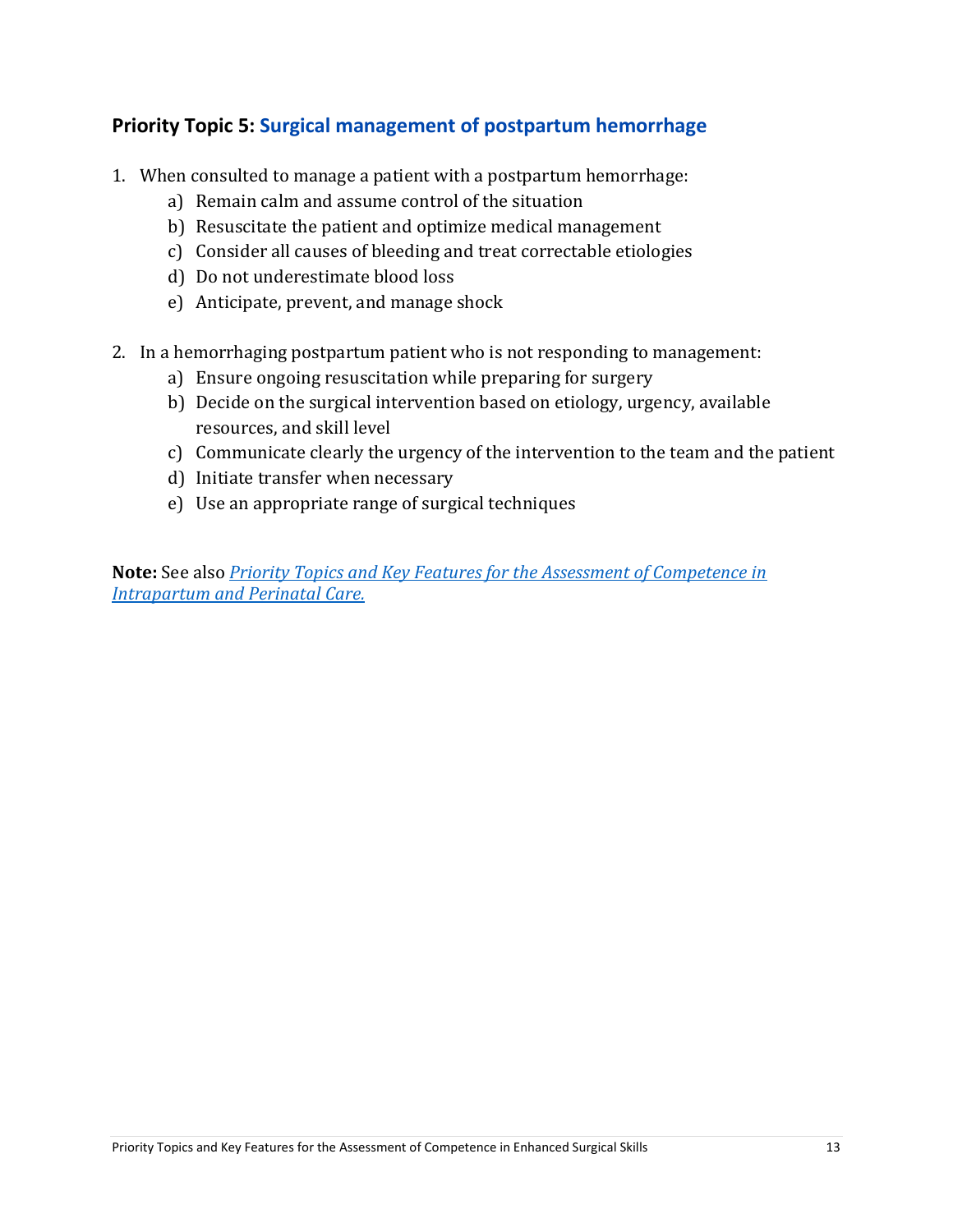#### <span id="page-15-0"></span>**Priority Topic 6: Complex obstetrical lacerations**

- 1. When consulted to assess a patient with a possible obstetrical laceration:
	- a) Ensure appropriate analgesia, positioning, exposure, and lighting in the operating room, if necessary
	- b) Examine the birth canal in a systematic fashion, including a digital rectal exam and walking the cervix, to ensure all injuries are identified with specific attention to fourth-degree tears
	- c) Monitor ongoing blood loss and recognize postpartum hemorrhage
- 2. When an obstetrical laceration requires surgical intervention:
	- a) Assess accurately whether you have the skills necessary for the repair of complex injuries (e.g., fourth-degree tear) and consider early consultation with possible transfer
	- b) Repair the tear(s) and involved anatomic structures using appropriate surgical techniques and instruments
	- c) If transfer is planned, ensure adequate analgesia, hemostasis, and resuscitation
- 3. When creating the post-operative plan:
	- a) Prevent constipation to avoid the breakdown of the repair (e.g., prescribe laxatives)
	- b) Prescribe adequate multi-modal analgesia
	- c) Educate the patient regarding the potential long-term consequences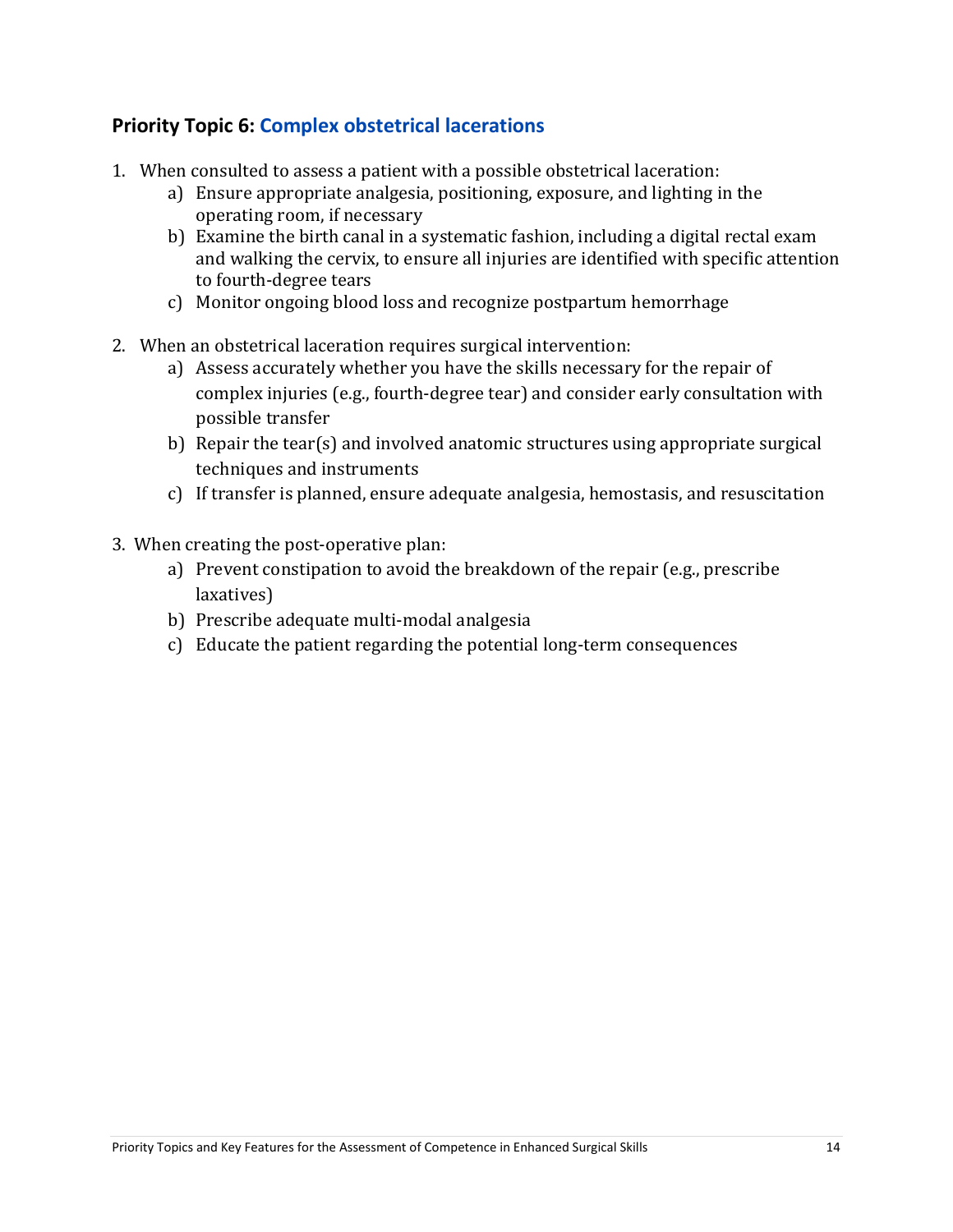## <span id="page-16-0"></span>**Priority Topic 7: First trimester bleeding**

- 1. When consulted regarding a patient with presumed first trimester bleeding:
	- a) Perform a full reassessment (e.g., hCG, gestational age, Rh) of the patient, including a speculum exam (i.e., do not rely solely on technology and lab results), to include or exclude pregnancy
	- b) Confirm the gestational age and location of the pregnancy while considering the possibility of a heterotopic pregnancy
	- c) Confirm and respect the patient's expectations for this pregnancy
- 2. In a patient with a pregnancy of unknown location or uncertain viability consider delaying intervention if the patient is stable and arrange close follow-up.
- 3. In a patient diagnosed with a non-viable intrauterine pregnancy consider medical versus surgical management (i.e., do not rush to the operating room).
- 4. In a patient with a diagnosed ectopic pregnancy:
	- a) Anticipate and monitor for blood loss and possible concealed hemorrhage
	- b) Act promptly on diagnosis and initiate medical or surgical management
	- c) Discuss with the patient the impact of management options on future fertility and increased risk of recurrence
- 5. When performing a dilation and curettage, ensure a timely and appropriate response to suspected or actual uterine perforation.
- 6. In a patient who has had treatment for first trimester bleeding:
	- a) Educate the patient to recognize immediate post-op and long-term complications and the need for follow-up
	- b) Recognize and address the emotional impact of pregnancy loss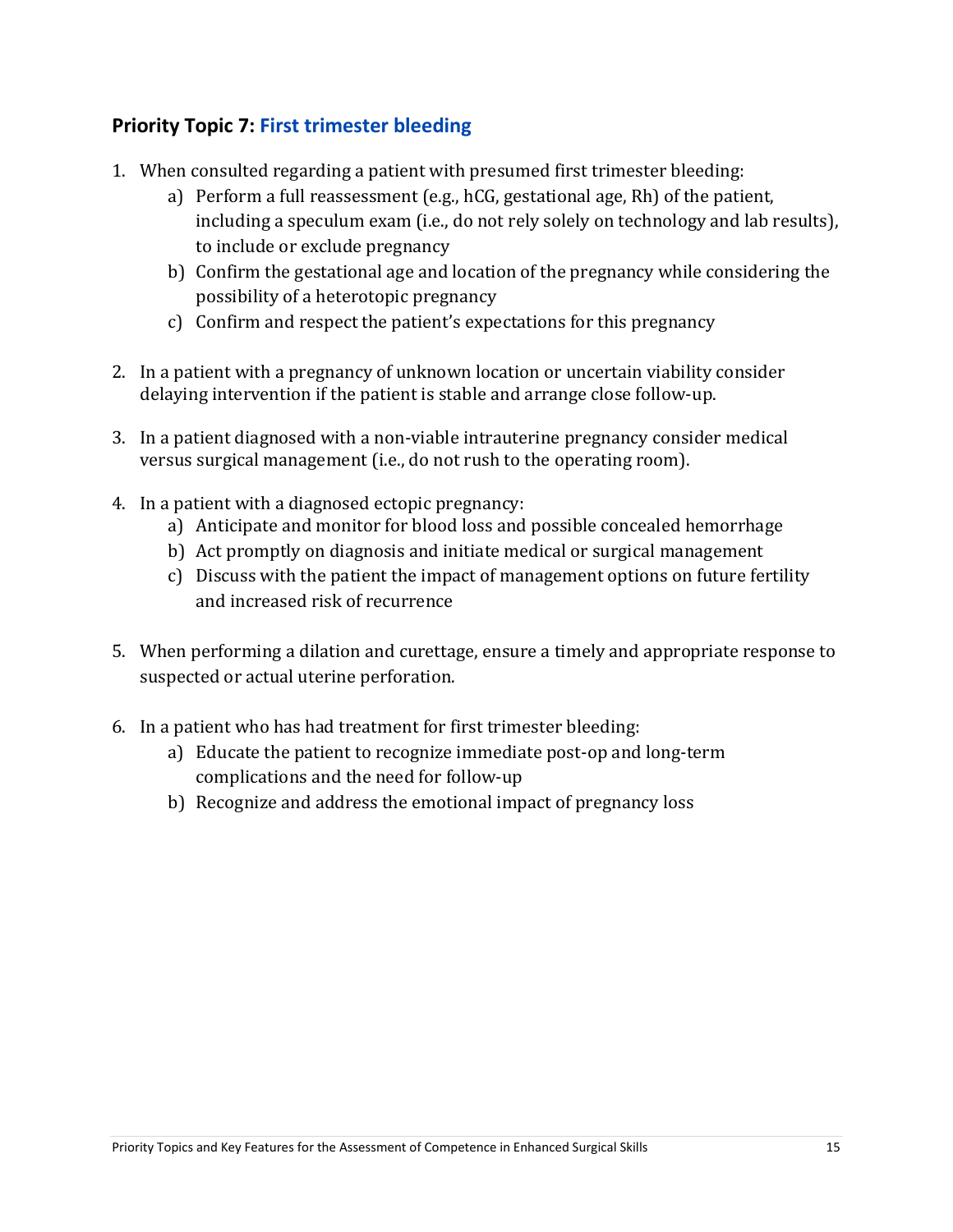#### <span id="page-17-0"></span>**Priority Topic 8: Acute abdomen**

- 1. When consulted about a patient with a suspected acute abdomen who may require surgical intervention:
	- a) Complete an independent multi-system reassessment using appropriate investigations
	- b) Reassess and recognize the changes, which may be subtle, that influence the decision to perform surgery
	- c) Provide appropriate analgesia
	- d) Recognize potentially life-threatening situations (e.g., ruptured abdominal aneurysm) and manage promptly
	- e) Recognize atypical presentations in special populations (e.g., appendicitis in young children and pregnant women) and manage accordingly
	- f) Decide between operative and non-operative management and initiate timely treatment, including the decision to perform surgery locally or urgent transfer

**Note:** See also *[Priority Topics and Key Features for Evaluation Objectives in Family Medicine](https://www.cfpc.ca/uploadedFiles/Education/Priority%20Topics%20and%20KFs%20with%20skills%20and%20phases%20Jan%202011.pdf) [\(Abdominal Pain\)](https://www.cfpc.ca/uploadedFiles/Education/Priority%20Topics%20and%20KFs%20with%20skills%20and%20phases%20Jan%202011.pdf)*.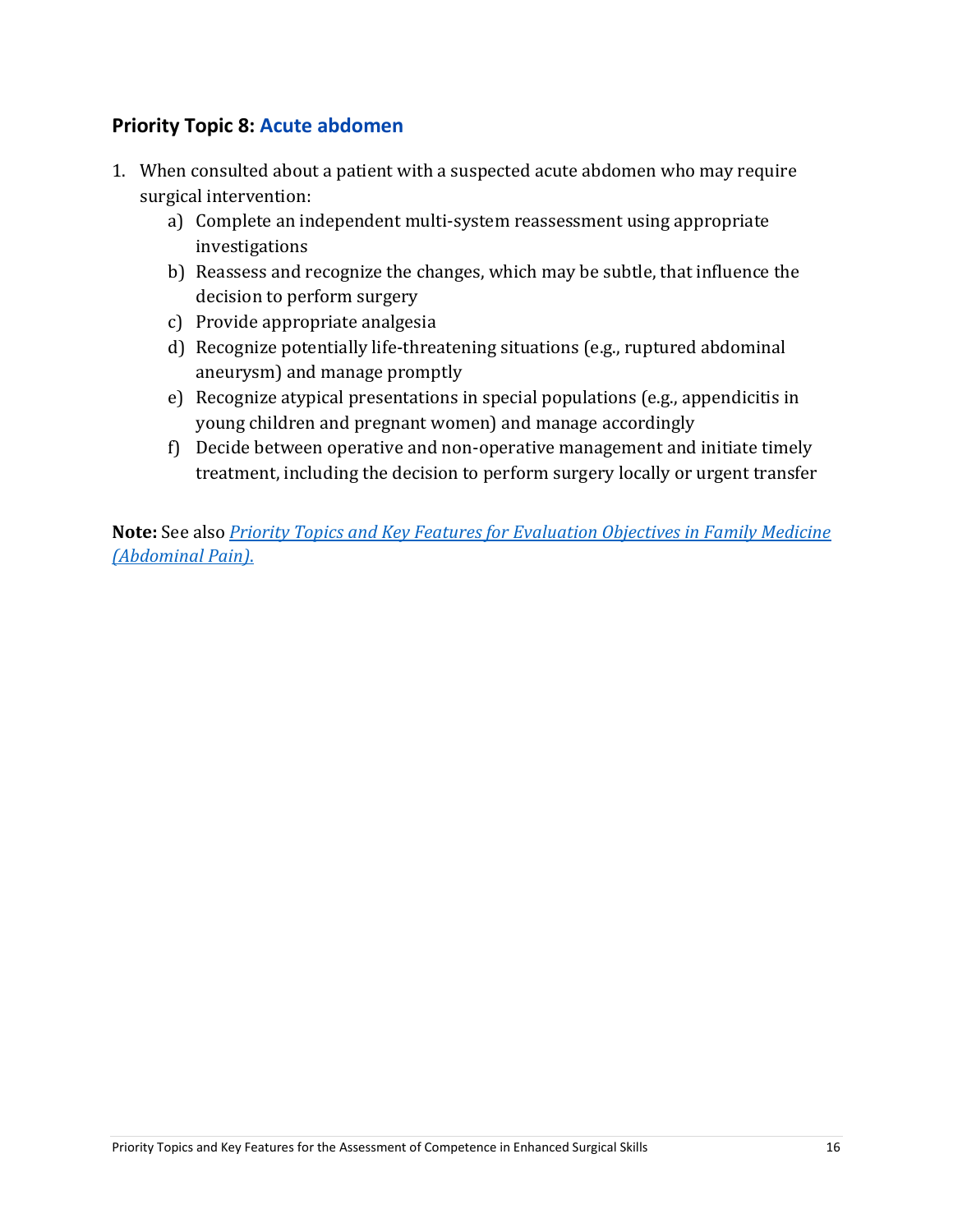## <span id="page-18-0"></span>**Priority Topic 9: Gastrointestinal endoscopy**

- 1. While conducting an upper gastrointestinal (GI) endoscopy, recognize clinical scenarios or specific lesions where management exceeds your skill set and available resources and refer for further care.
- 2. For a patient undergoing a colonoscopy:
	- a) Communicate the importance of bowel preparation for the procedure
	- b) Adequately document the quality of the exam (e.g., cecal intubation, polyp detection)
	- c) Recognize lesions and situations when management exceeds your skill set and available resources and refer for further care
	- d) Take appropriate action when the bowel preparation is inadequate
	- e) Recognize and manage difficulties in completing the procedure (e.g., insufficient or inappropriate insufflation, inadequate sedation, patient positioning)
	- f) Recognize complications (e.g., perforation, major bleed) and manage promptly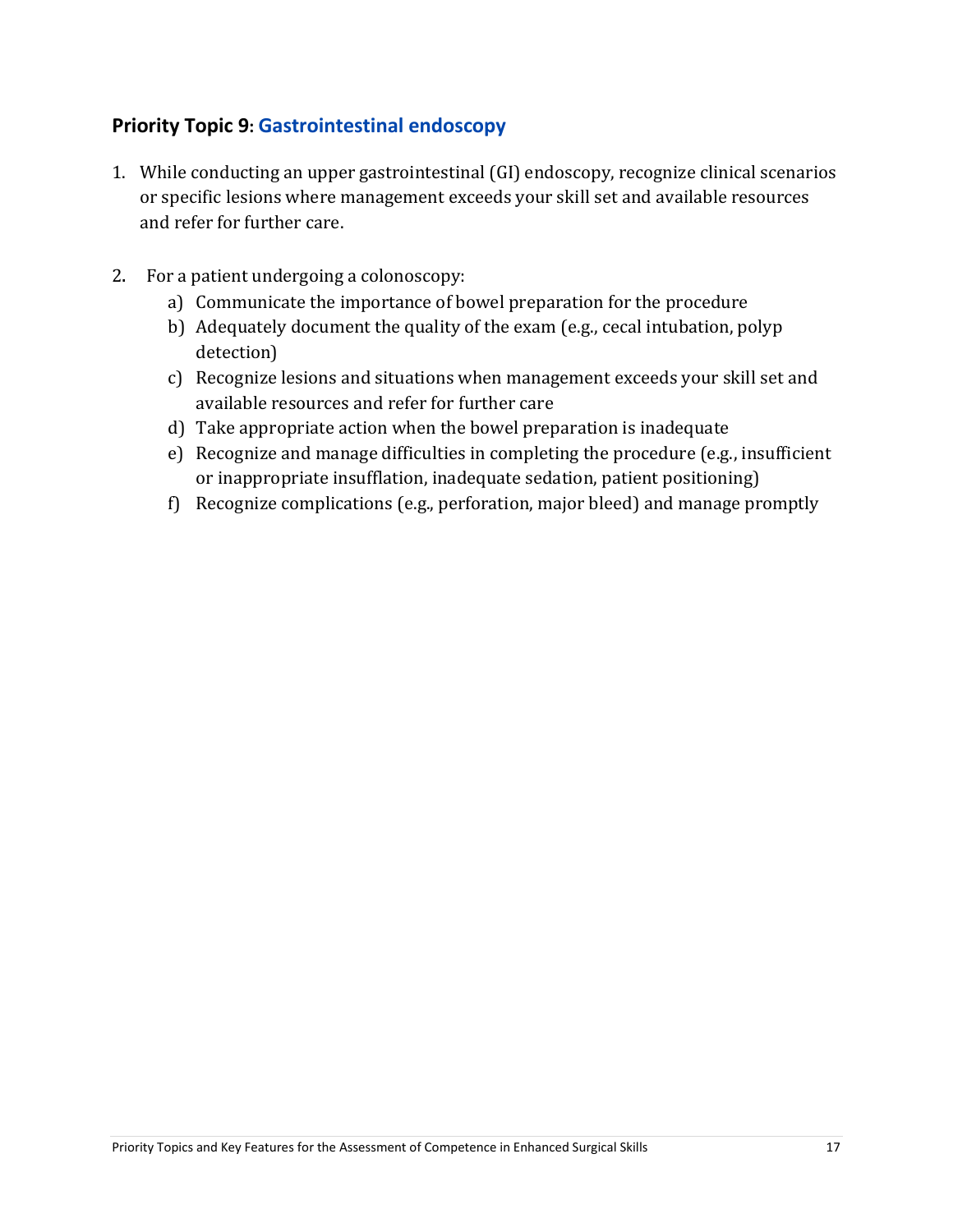#### <span id="page-19-0"></span>**Priority Topic 10: Primary uncomplicated inguinal and umbilical hernias**

- 1. When consulted about a patient with a suspected inguinal or umbilical hernia:
	- a) Use specific examination techniques to confirm the presence of a hernia (e.g., standing position, Valsalva)
	- b) Correlate physical findings with symptoms (e.g., hernias often do not cause abdominal pain)
	- c) Use imaging only when indicated
	- d) Distinguish primary, uncomplicated hernia from complicated hernia (e.g., bowel incarceration or strangulation) and arrange for urgent care when appropriate
- 2. For any patient who is being considered for hernia repair:
	- a) Select the appropriate technique based on patient factors (e.g., obesity) and your own skill set
	- b) Develop a management plan for unexpected intra-operative findings
- 3. While performing an inguinal hernia repair:
	- a) Identify structures accurately because of the complexity of the regional anatomy
	- b) Recognize a sliding hernia and alter the surgical approach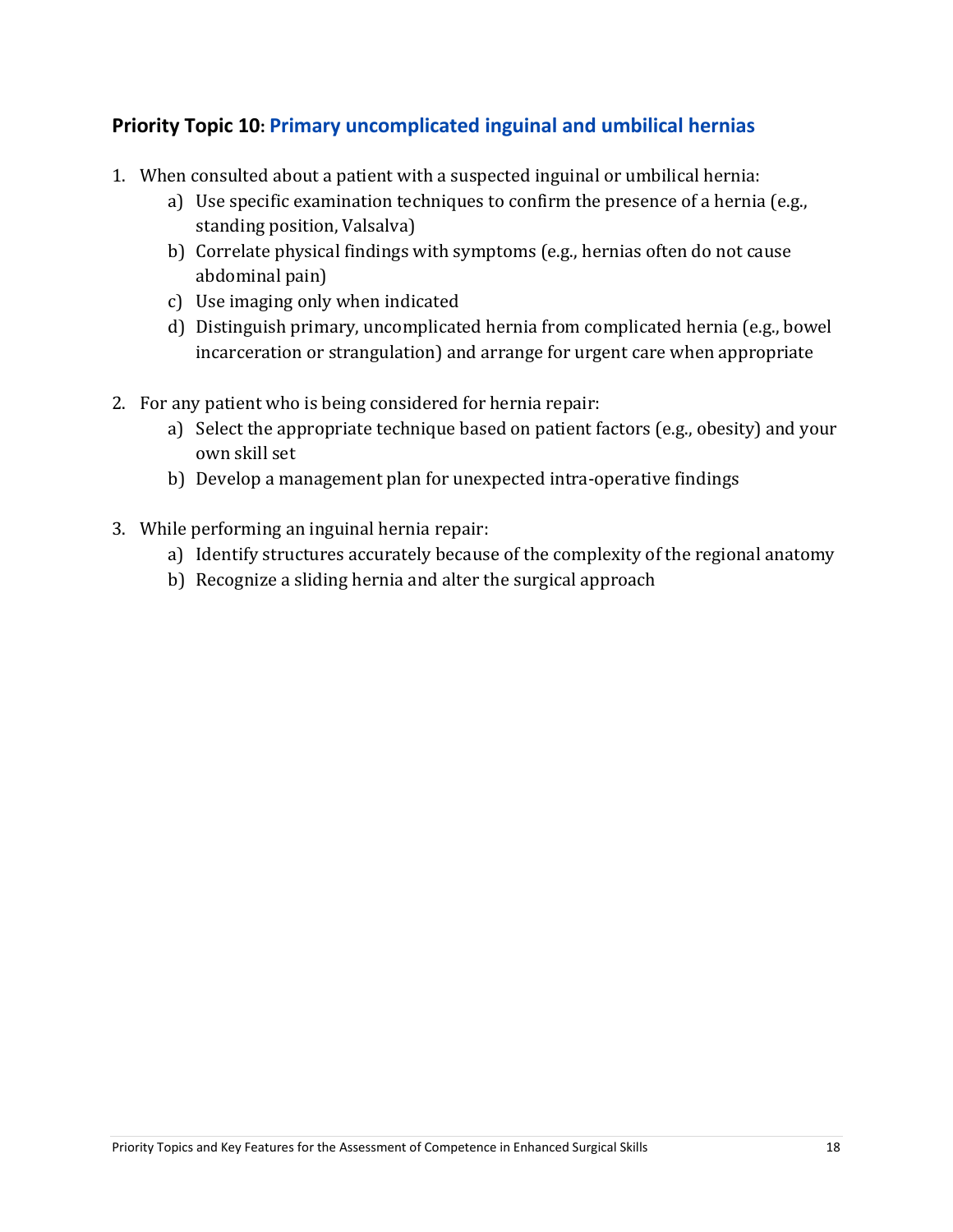## <span id="page-20-0"></span>**Priority Topic 11: Female surgical sterilization**

- 1. When consulted about a patient requesting surgical sterilization as an interval procedure, at Cesarean section or postpartum:
	- a) Provide adequate counselling, taking into consideration various patient factors (e.g., current relationship and relationship stability, cultural aspects, age, parity), risks and benefits of the procedure (e.g., permanency, risk of ectopic pregnancy, failure rates), and expected outcomes
	- b) Discuss all non-surgical options and surgical techniques (tubal occlusion versus salpingectomy)
- 2. When planning interval surgical sterilization, counsel the patient to continue with appropriate contraception until the surgery is completed.
- 3. When consulted about a patient requesting surgical sterilization at an emergency Cesarean section without previous counselling about sterilization, consider deferring sterilization until the patient has had adequate counselling and time for consideration.
- 4. When performing surgical sterilization:
	- a) Confirm that the patient is not pregnant prior to proceeding
	- b) Identify the appropriate anatomy (e.g., round ligament versus fallopian tube)
- 5. After performing surgical sterilization, verify that the pathology report matches the expected surgical specimen.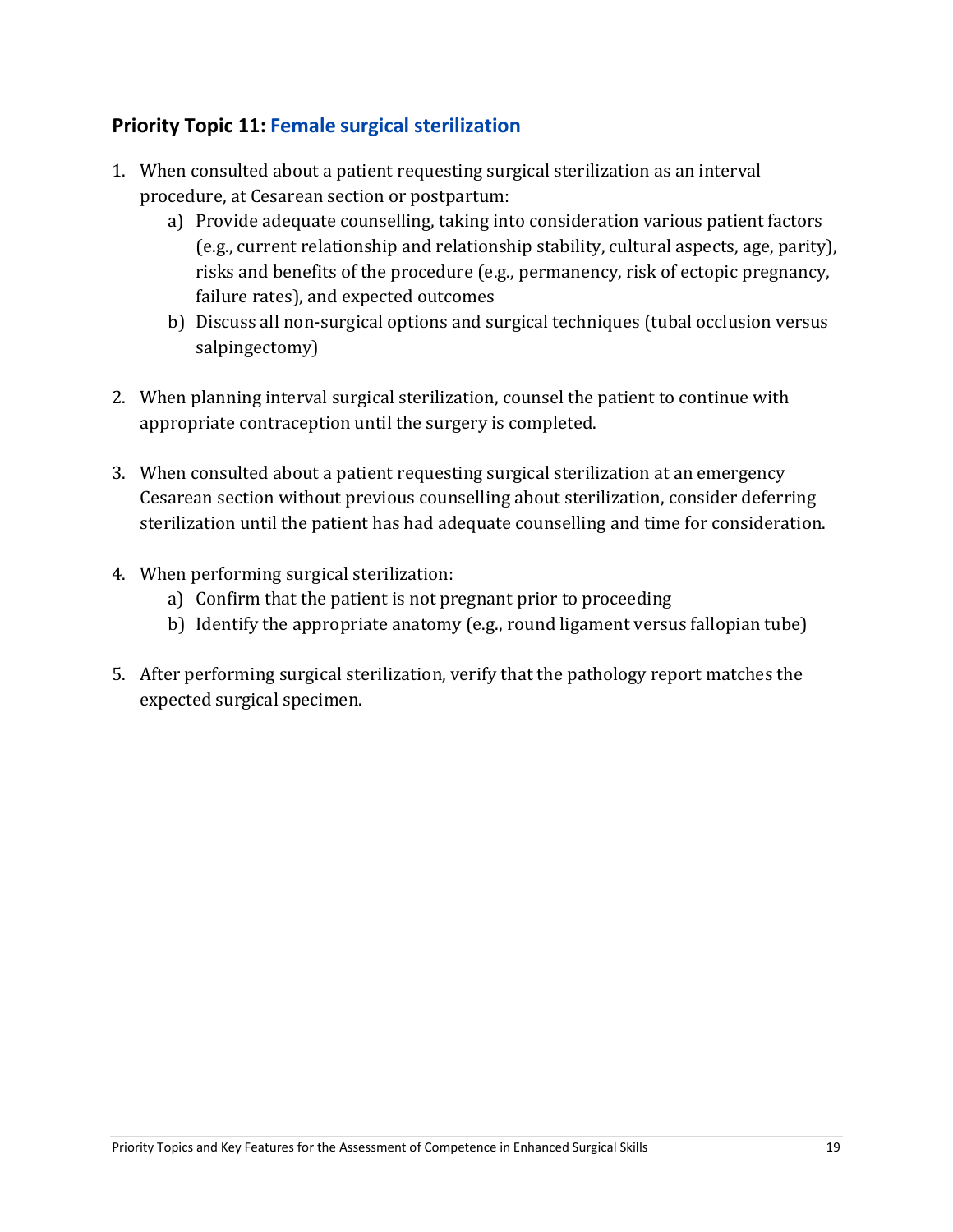## <span id="page-21-0"></span>**Priority Topic 12: Acute perianal and perineal presentations (excluding obstetrical)**

- 1. When consulted about a patient with an acute perianal or perineal presentation:
	- a) Complete a comprehensive independent reassessment
	- b) Fully assess the extent of the lesion, the associated abscess if any, and the necessity and urgency for surgical intervention
	- c) Develop a broad differential diagnosis (e.g., possibility of abuse, STI) and manage appropriately
	- d) Optimize the management of comorbidities (e.g., inflammatory bowel disease, diabetes, cancer)
- 2. When managing an acute perianal or perineal presentation:
	- a) Recognize that these presentations may be more complex, extensive and/or urgent than initially apparent (e.g., young healthy patients can compensate; early sepsis) and promptly start appropriate management
	- b) Recognize and do not underestimate the severity of the pain and provide adequate analgesia, which will often require a general or spinal anesthetic in the operating room
	- c) Ensure optimal conditions for surgical management (e.g., lighting, retraction, resources), including transfer to the operating room
	- d) Continually re-evaluate anatomy (e.g., extension to contiguous spaces, distortion of the tissue due to infection) to ensure optimal surgical management (e.g., avoid injury to the anal sphincter)
- 3. In a patient who had a perianal or perineal intervention, recognize the sensitive nature of this injury and educate the patient on post-operative expectations, care, and recovery (e.g., acknowledge social discomfort, prescribe laxatives, advise when to resume sexual activity).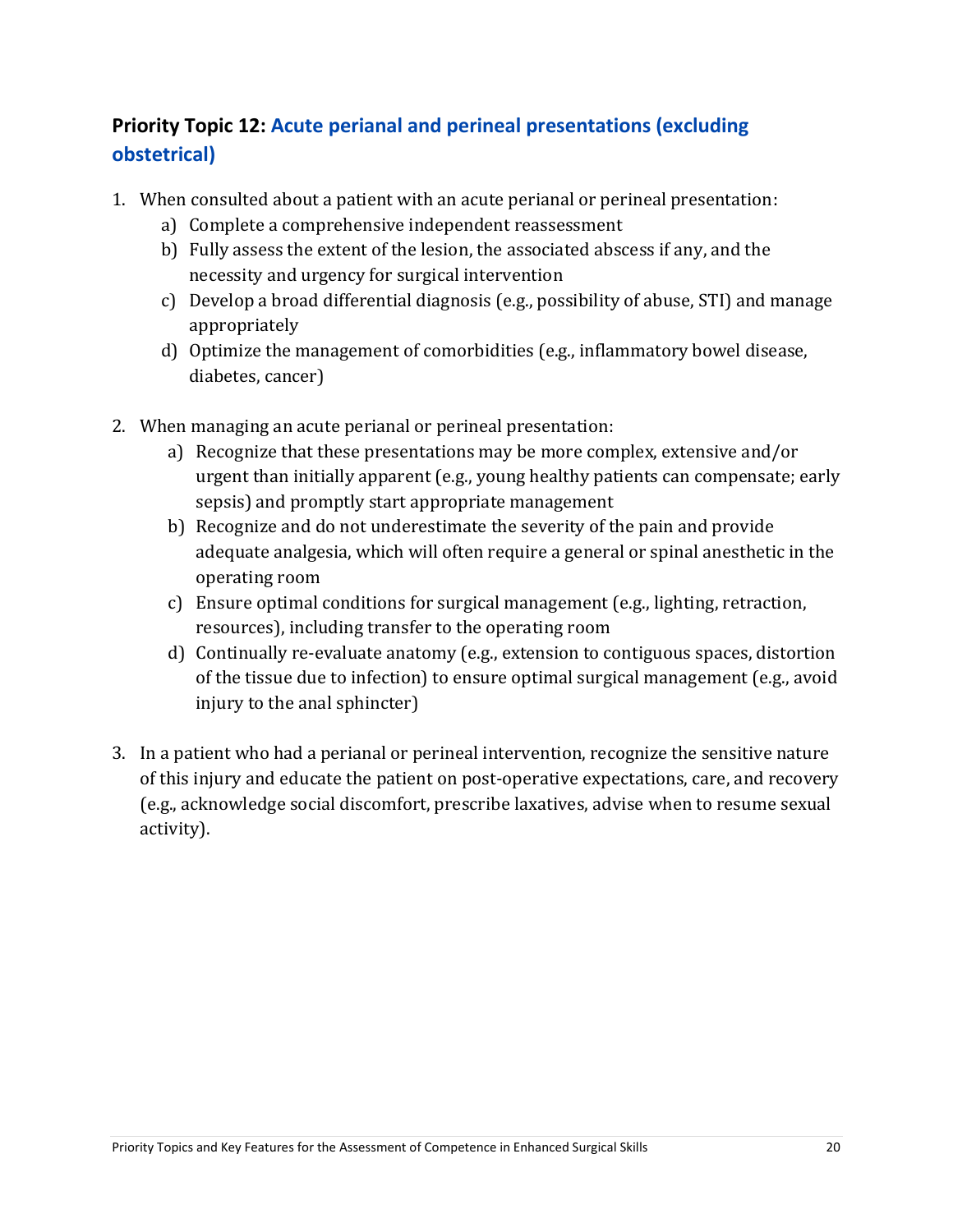#### <span id="page-22-0"></span>**Priority Topic 13: Trauma management**

Trauma in rural and remote locations creates unique challenges and requires decisions regarding immediate management locally and transfer to higher levels of care. There is a role for the local surgical team, including anesthesia and nursing, to provide critically urgent care locally while considering transfer. This is best done when supported by regional and provincial trauma teams.

- 1. Participate and support the team in planning for the provision of trauma care locally in the context of a regional network or program.
- 2. For any patient presenting with trauma:
	- a) Approach management in a comprehensive and systematic way
	- b) Be prepared to assume the role of the team leader and surgical first responder
	- c) Perform procedures within the expectations of the regional and provincial network and your own skill set

**Note:** Skill with ATLS is assumed as a basic requirement. See also Multiple Trauma in *[Key](https://www.cfpc.ca/priority_topics_in_EM/)  [Features of the Priority Topics for the Assessment of Competence in Emergency Medicine](https://www.cfpc.ca/priority_topics_in_EM/)* and *[Priority Topics for the Assessment of Competence in Rural and Remote Family Medicine.](https://www.cfpc.ca/uploadedfiles/Education/Rural-PT_KF_EN.pdf)*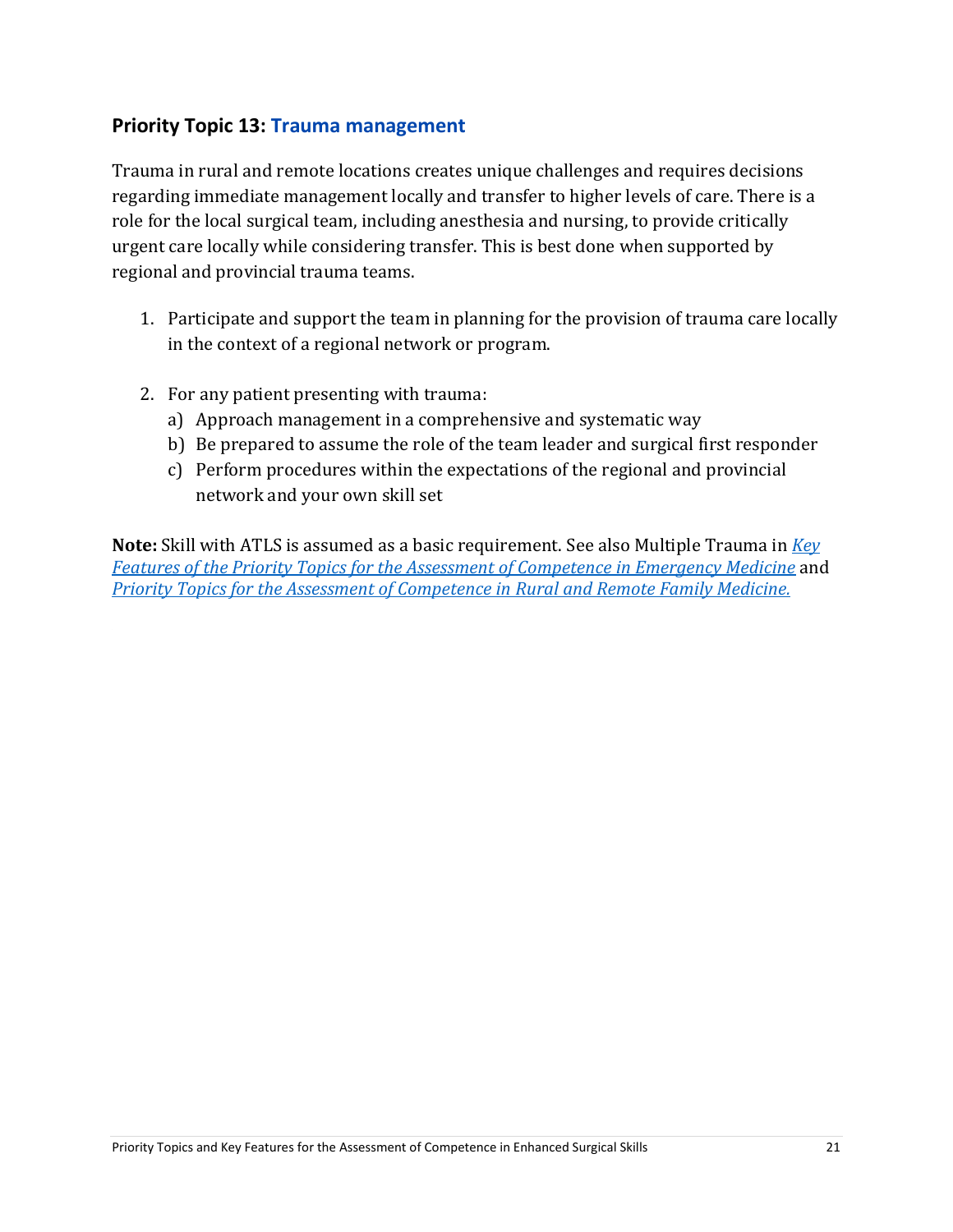#### <span id="page-23-0"></span>**Priority Topic 14: Abdominal access/Laparoscopic access**

- 1. In a patient who is about to have abdominal surgery:
	- a) Choose the most appropriate "access route" (i.e., laparoscopic or open) before deciding on the appropriate incisions based on history and examination (e.g., previous surgeries, obesity, most likely intra-abdominal findings)
	- b) Create optimal conditions for abdominal entry (e.g., deflate the stomach, empty the bladder, optimize patient position) in collaboration with the health care team, especially anesthetists
	- c) Anticipate and recognize the need to change the size and location of the incision
- 2. When planning to perform a laparoscopic procedure:
	- a) Anticipate the physiologic response to  $C_2$  pneumoperitoneum and potential complications related to pneumoperitoneum (e.g., acidosis, hypotension, hypoxia)
	- b) Discuss with the patient and the team the potential need to convert to an open procedure
- 3. When using electrosurgery, choose appropriate applications that will enhance both efficacy and safety.
- 4. When performing laparoscopic surgery:
	- a) Ensure safe entry into the peritoneal cavity
	- b) Monitor for unexpected findings or events and manage appropriately, using a broad differential diagnosis (e.g., loss of pneumoperitoneum, equipment malfunction, anatomy)
	- c) Stop the procedure or convert to an open procedure when warranted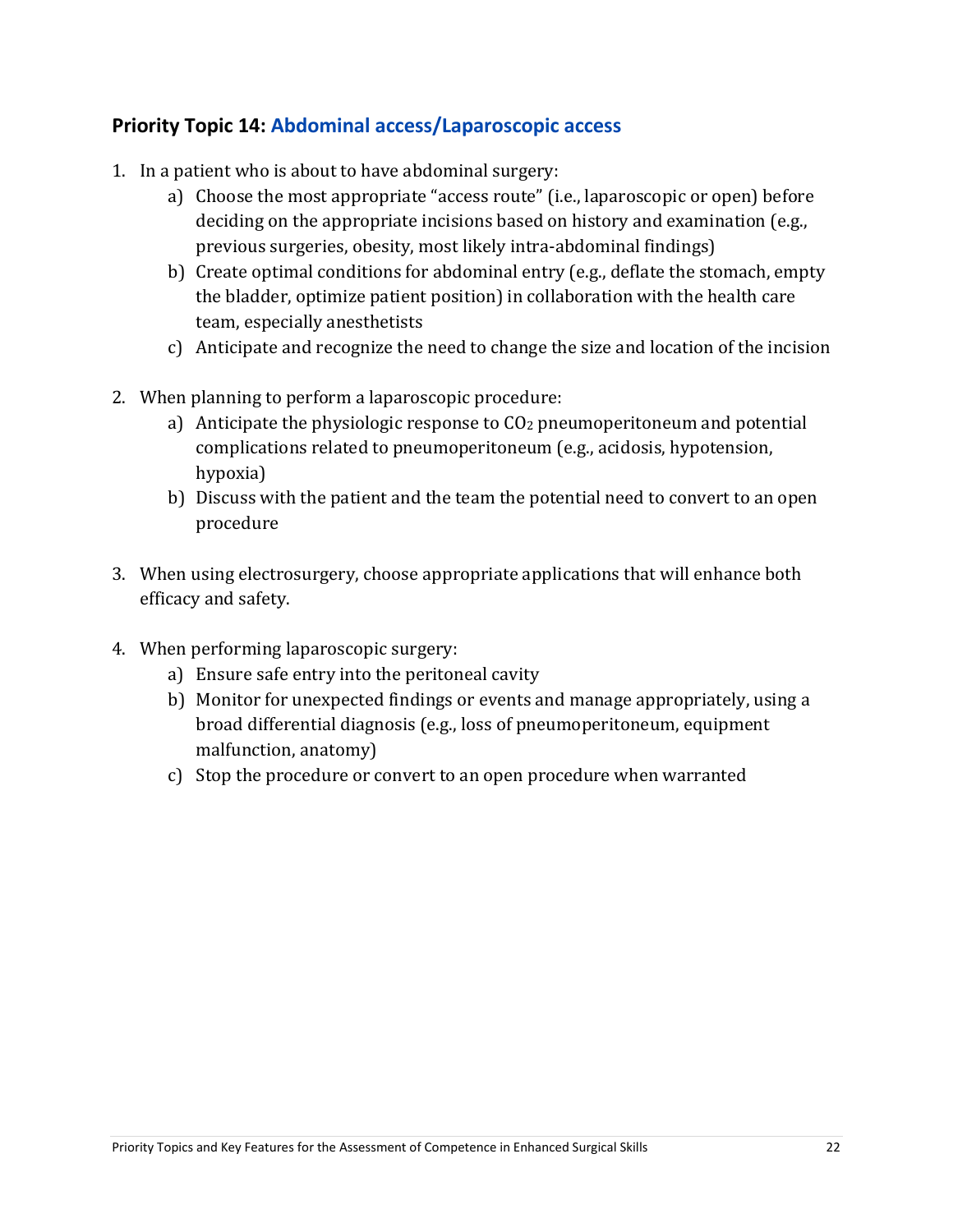#### <span id="page-24-0"></span>**Priority Topic 15: Intraoperative complications**

- 1. When performing any surgery:
	- a) Continuously monitor the progress of the operation to recognize developing complications
	- b) Verify anatomy at every step of the procedure
	- c) Adjust the surgical plan (e.g., stop the surgery, different approach) when the procedure is not progressing as anticipated
	- d) Facilitate open communication with the OR team throughout the procedure
- 2. When an intraoperative complication occurs:
	- a) Consider potential causes (both procedure related and others) and manage appropriately
	- b) Remain calm and communicate clearly
	- c) Seek input from the team and consultants
	- d) Apply basic surgical principles and skill transference
	- e) Recognize the severity of the situation and manage appropriately (e.g., stopping the procedure and arranging alternative care)
- 3. After completing a procedure in which an intraoperative complication has occurred:
	- a) Disclose the complication and the potential adverse outcomes to the patient and family
	- b) Recognize and address the impact the complication had on you and the team (especially after a negative outcome)
	- c) Use quality improvement strategies to reduce the likelihood of similar occurrences in the future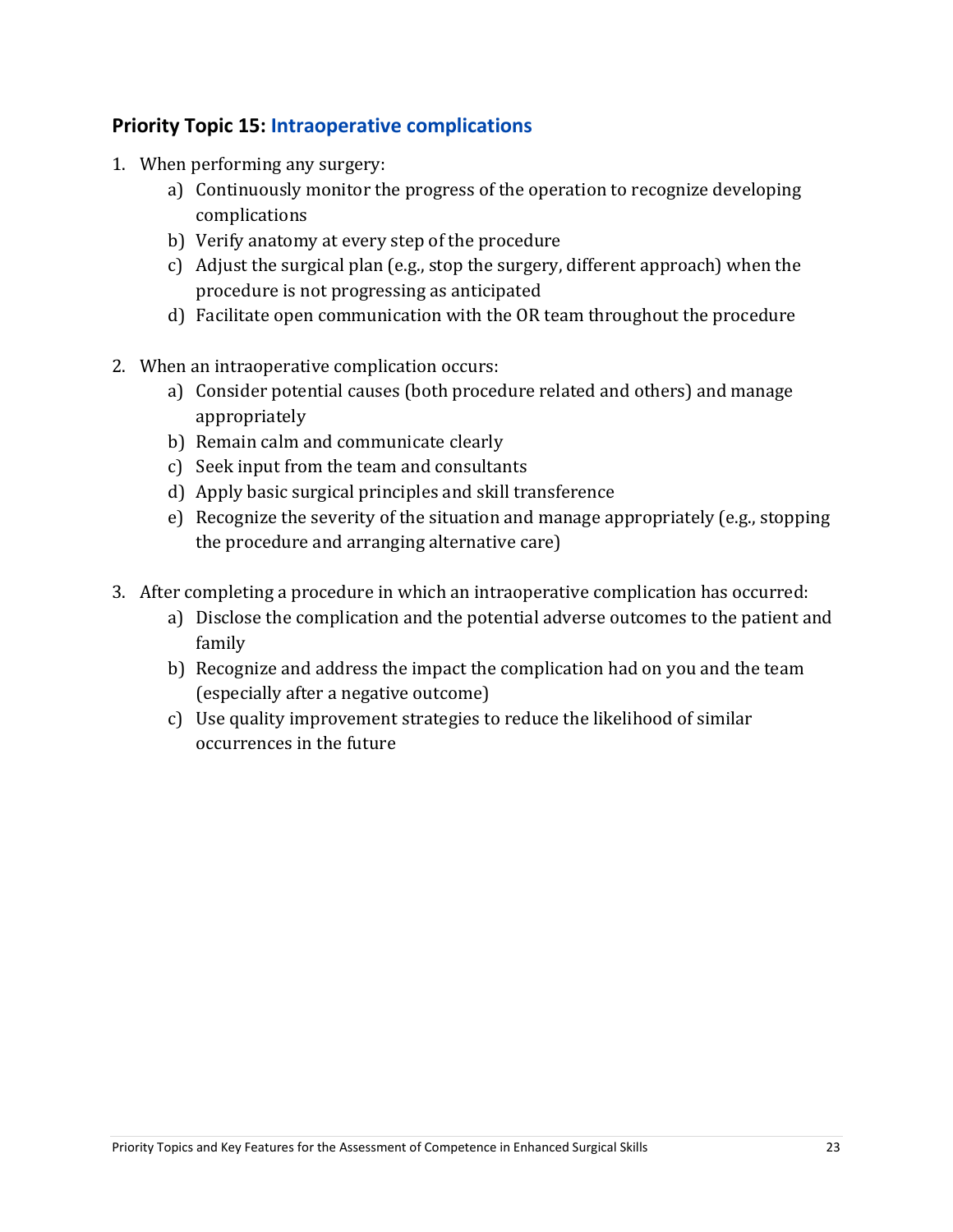#### <span id="page-25-0"></span>**Priority Topic 16: Post-operative management**

- 1. For all post-operative patients:
	- a) Make operative notes readily available
	- b) Communicate the process for follow-up and how to recognize complications with the health care team, patient, and family
- 2. In a patient with an unexpected post-operative course:
	- a) Review the operative notes
	- b) Reassess/re-examine the patient and undertake appropriate investigations to identify specific complications
	- c) Create a broad-based differential diagnosis and management plan considering the common complications, variations of normal recovery, and the context (e.g., demographics, age, comorbid issues)
- 3. When managing a patient with a post-operative complication:
	- a) Determine the need and urgency to re-operate
	- b) Mobilize resources, both locally and regionally, and consider transfer if appropriate
	- c) Consult a colleague early, when appropriate
- 4. Following an unexpected outcome of a surgery:
	- a) Disclose the complication and the potential adverse outcomes to the patient and family
	- b) Recognize and address the impact the complication had on you and the team (especially after a negative outcome)
	- c) Use quality improvement strategies to reduce the likelihood of similar occurrences in the future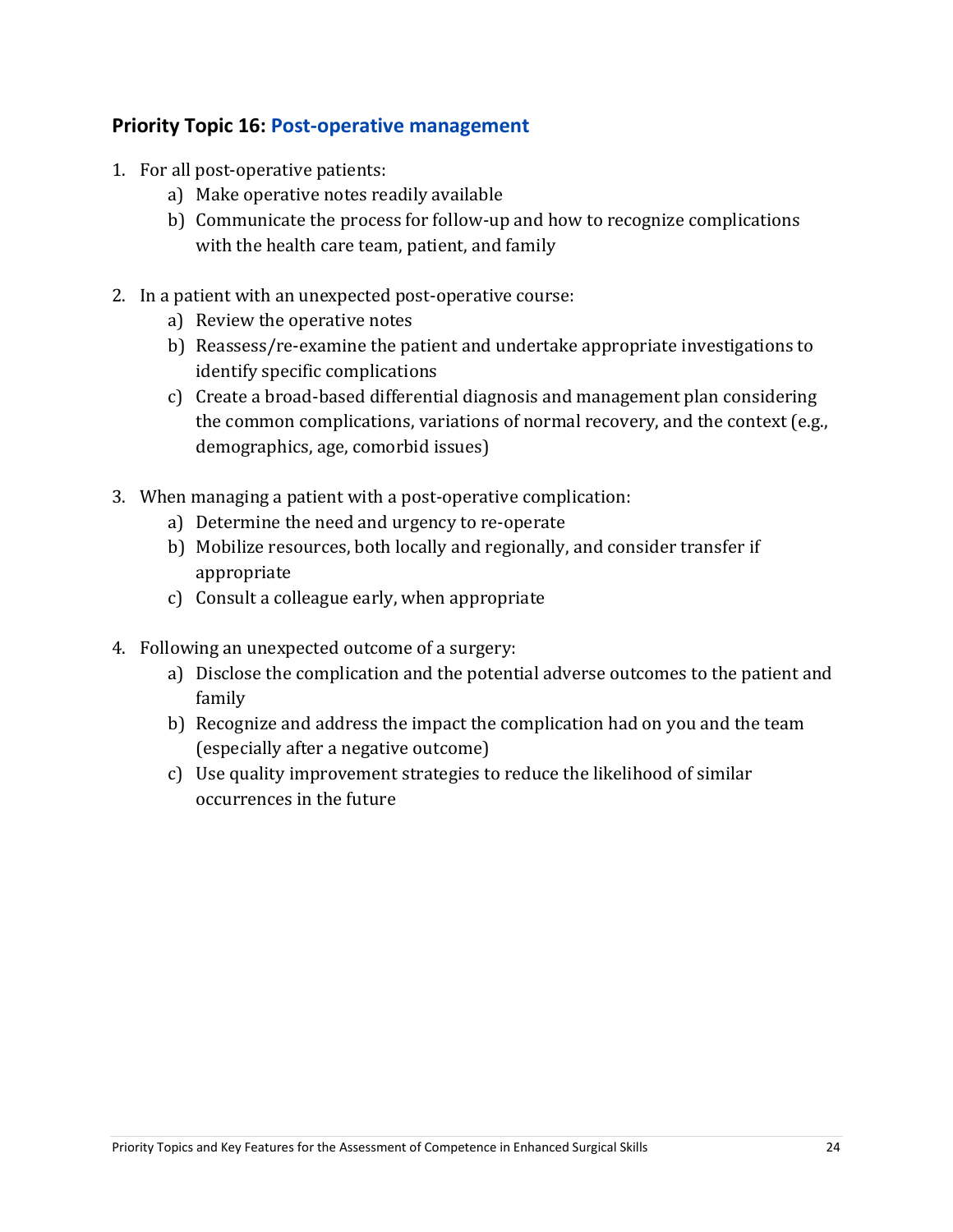#### <span id="page-26-0"></span>**Priority Topic 17: Continuous quality improvement**

The use of enhanced surgical skills should be done in the context of a regional network of care that includes support, education, and quality improvement.

- 1. When providing surgical care:
	- a) Participate in continuous quality improvement as a patient care improvement tool
	- b) Engage proactively in local and regional processes for quality improvement
	- c) Incorporate the recommendations from systematic reviews of integrated, regional processes into your practice
	- d) Review all cases systematically for predefined standards of care for both adherence to protocol and expected outcomes
	- e) Review critical incidents for opportunities to improve the quality of care

2. Advocate for both physician and team education (including simulation and mock scenarios).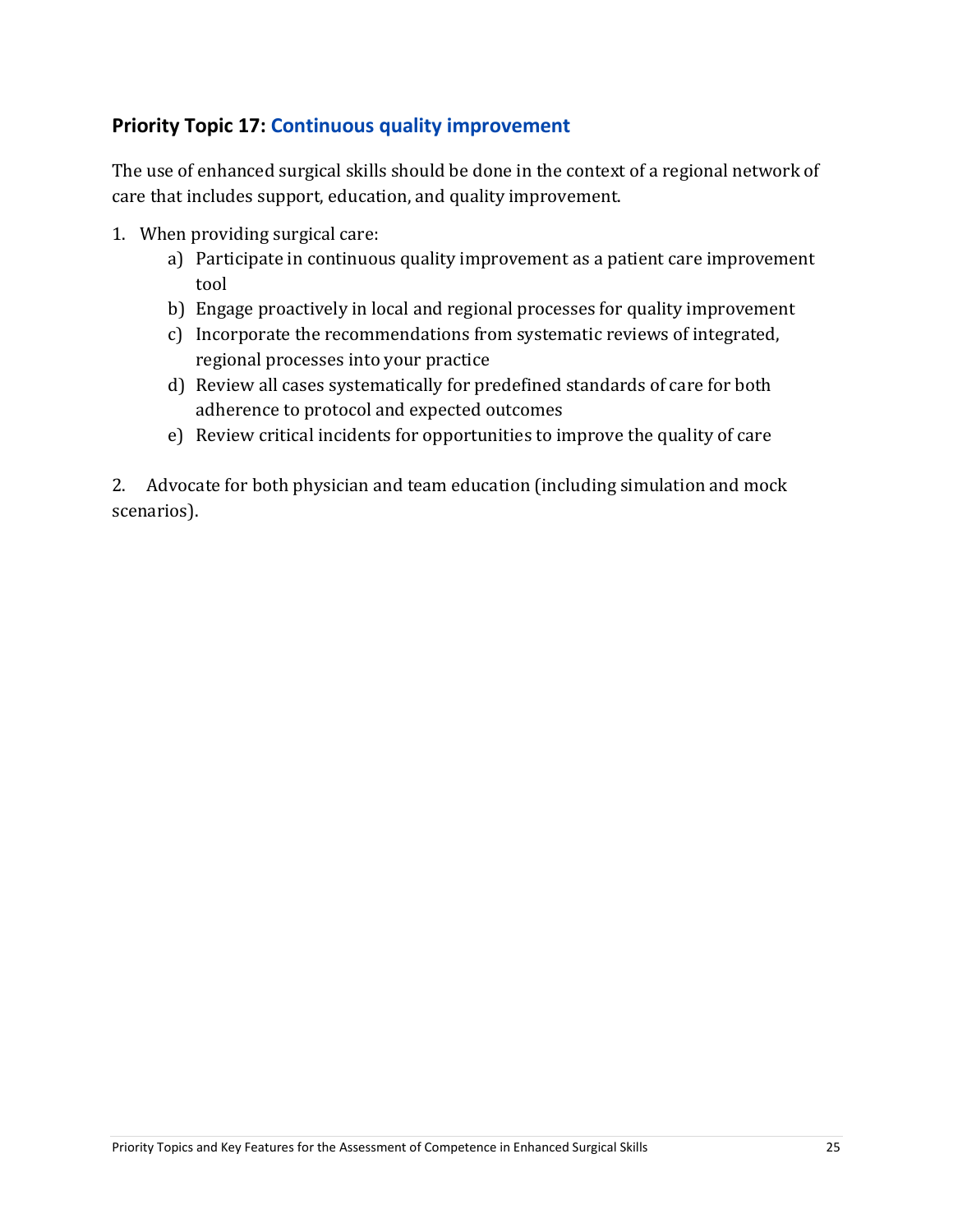|                                                  | <b>Enhanced Surgical</b><br><b>Skills</b> |         | <b>Obstetrical Surgical</b><br><b>Skills</b> |         |
|--------------------------------------------------|-------------------------------------------|---------|----------------------------------------------|---------|
| <b>Procedures</b>                                | List A                                    | List B  | List A                                       | List B  |
| Gastrointestinal:                                |                                           |         |                                              |         |
| Appendectomy                                     | Yes                                       |         |                                              |         |
| Primary uncomplicated inguinal and               |                                           |         |                                              |         |
| umbilical                                        | Yes                                       |         |                                              |         |
| hernia repair                                    |                                           |         |                                              |         |
| Colonoscopy including polypectomy                | Yes                                       |         |                                              |         |
| Upper GI diagnostic endoscopy                    | Yes                                       |         |                                              |         |
| Hemorrhoid banding                               |                                           | Yes     |                                              |         |
| Diagnostic laparoscopy                           | Yes                                       |         |                                              |         |
| Reproductive:                                    |                                           |         |                                              |         |
|                                                  |                                           | Low and |                                              | Low and |
| Assisted vaginal delivery                        | Yes                                       | outlet  | Yes                                          | outlet  |
|                                                  | (vacuum)                                  | forceps | (vacuum)                                     | forceps |
| Dilation and curettage (first trimester          |                                           |         |                                              |         |
| and postpartum)                                  | Yes                                       |         | Yes                                          |         |
| Third-degree perineal laceration                 | Yes                                       |         | Yes                                          |         |
| repair                                           |                                           |         |                                              |         |
| Fourth-degree perineal laceration                |                                           | Yes     |                                              | Yes     |
| repair                                           |                                           |         |                                              |         |
| Obstetrical lacerations (excluding               |                                           |         |                                              |         |
| third- and fourth-degree perineal                | Yes                                       |         | Yes                                          |         |
| lacerations)                                     |                                           |         |                                              |         |
| Tubal ligation postpartum                        |                                           | Yes     |                                              | Yes     |
| Sterilization at Cesarean section                | Yes                                       |         | Yes                                          |         |
| Cesarean section                                 | Yes                                       |         | Yes                                          |         |
| Manual removal of placenta                       | Yes                                       |         | Yes                                          |         |
| Surgical management of ectopic                   | Yes                                       |         |                                              | Yes     |
| pregnancy                                        |                                           |         |                                              |         |
| Compression sutures for postpartum<br>hemorrhage | Yes                                       |         | Yes                                          |         |
| Vasectomy                                        |                                           | Yes     |                                              |         |
| Laparoscopic sterilization (occlusion            |                                           |         |                                              |         |
| or salpingectomy)                                | Yes                                       |         |                                              |         |
| Non-neonatal circumcision                        |                                           | Yes     |                                              |         |
| Uterine balloon tamponade (e.g.,                 |                                           |         |                                              |         |
| Bakri)                                           | Yes                                       |         | Yes                                          |         |

# **Table 1. List of procedural skills for enhanced and obstetrical surgical skills**

#### **Extremity:**